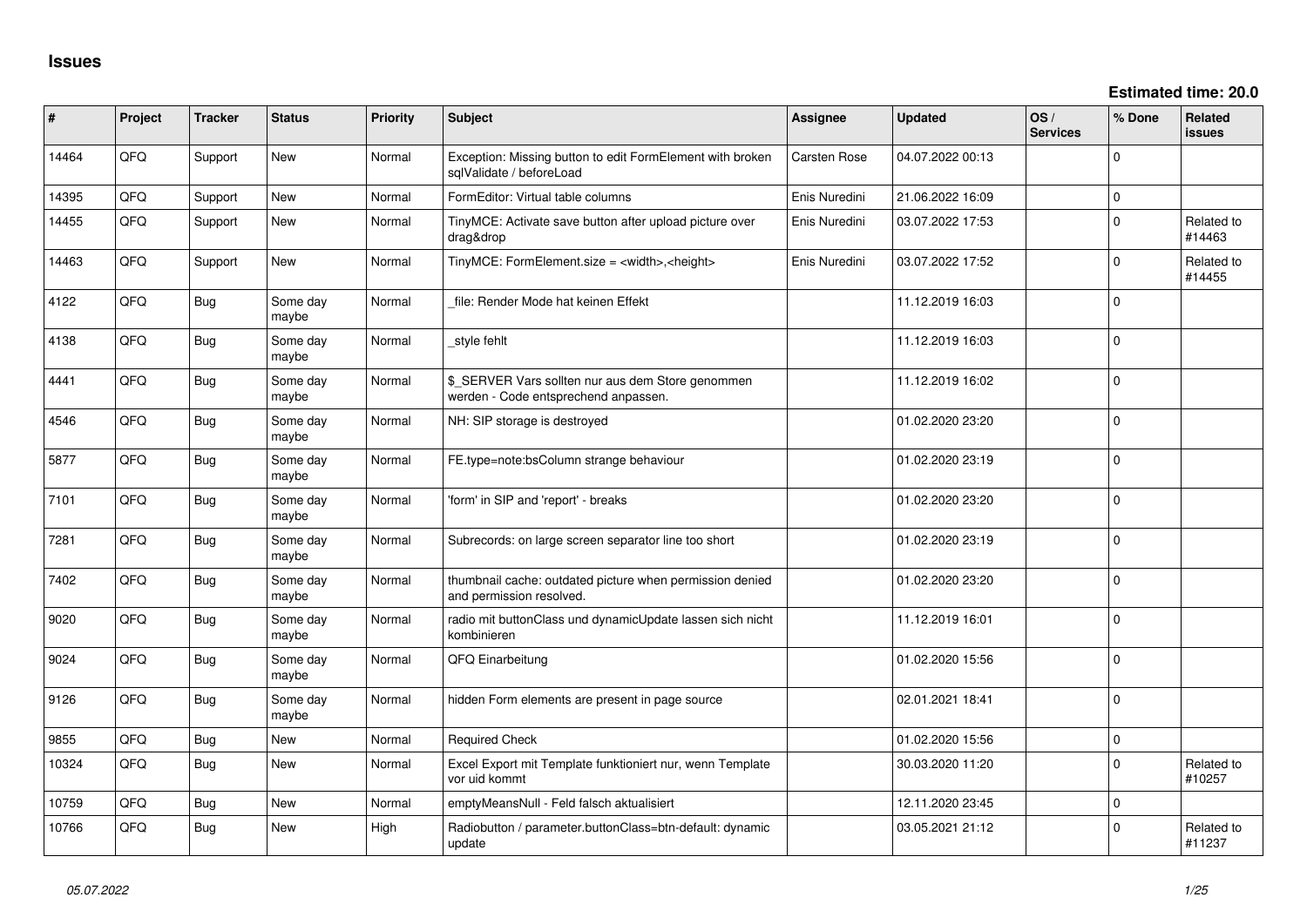| ∦     | Project | <b>Tracker</b> | <b>Status</b>     | <b>Priority</b> | <b>Subject</b>                                                                                                                                           | Assignee            | <b>Updated</b>   | OS/<br><b>Services</b> | % Done      | <b>Related</b><br><b>issues</b> |
|-------|---------|----------------|-------------------|-----------------|----------------------------------------------------------------------------------------------------------------------------------------------------------|---------------------|------------------|------------------------|-------------|---------------------------------|
| 10890 | QFQ     | <b>Bug</b>     | <b>New</b>        | Normal          | AutoCron hangs                                                                                                                                           |                     | 20.07.2020 13:56 |                        | $\Omega$    |                                 |
| 11195 | QFQ     | <b>Bug</b>     | New               | Low             | Dynamic Update: Note not updated if new text is empty<br>(v20.4)                                                                                         |                     | 25.09.2020 11:14 |                        | $\mathbf 0$ |                                 |
| 11522 | QFQ     | <b>Bug</b>     | <b>New</b>        | Normal          | Aus/Einblenden von Reitern                                                                                                                               |                     | 13.11.2020 14:58 |                        | $\Omega$    |                                 |
| 11715 | QFQ     | Bug            | New               | Normal          | acceptZeroAsRequired and requiredOffButMark do not<br>coincide                                                                                           |                     | 08.12.2020 12:13 |                        | $\mathbf 0$ |                                 |
| 2063  | QFQ     | Bug            | Some day<br>maybe | Normal          | Pills auf 'inaktiv' setzen falls keine Element auf dem Pill<br>sichtbar sind.                                                                            | Benjamin Baer       | 11.12.2019 16:03 |                        | $\mathbf 0$ | Related to<br>#3752             |
| 2665  | QFQ     | Bug            | Priorize          | Normal          | Dynamic Update funktioniert nicht, wenn beim<br>entsprechenden FormElement eine size angegeben ist.                                                      | Benjamin Baer       | 03.01.2022 08:12 |                        | 30          |                                 |
| 4398  | QFQ     | <b>Bug</b>     | Some day<br>maybe | Normal          | Typeahead: mouse click in a prefilled input opens a single<br>item dropdown with the current value - click on it seems to<br>set the value, not the key. | Benjamin Baer       | 01.02.2020 23:20 |                        | $\mathbf 0$ | Related to<br>#4457             |
| 4454  | QFQ     | <b>Bug</b>     | Some day<br>maybe | Normal          | Required Elements: multiple elements in a row - whole row<br>marked if only one input is empty.                                                          | Benjamin Baer       | 01.02.2020 23:20 |                        | $\Omega$    |                                 |
| 4457  | QFQ     | Bug            | Priorize          | Normal          | typeahead: pressing return to select an item, saves the form<br>and closes the form.                                                                     | Benjamin Baer       | 03.01.2022 08:01 |                        | $\Omega$    | Related to<br>#4398             |
| 6140  | QFQ     | <b>Bug</b>     | Priorize          | Normal          | QFQ DnD Sort: Locked fields                                                                                                                              | Benjamin Baer       | 21.03.2022 09:56 |                        | $\mathbf 0$ |                                 |
| 6566  | QFQ     | <b>Bug</b>     | Priorize          | Normal          | Link Function 'delete': provided parameter missing on page<br>reload                                                                                     | Benjamin Baer       | 03.01.2022 08:08 |                        | $\Omega$    |                                 |
| 9535  | QFQ     | <b>Bug</b>     | Feedback          | Normal          | Report:  AS '_vertical' - column to wide - vertical >> rot45,<br>rot <sub>90</sub>                                                                       | Benjamin Baer       | 01.02.2020 15:56 |                        | $\Omega$    |                                 |
| 9898  | QFQ     | Bug            | Feedback          | Normal          | Formular trotz Timeout gespeichert                                                                                                                       | Benjamin Baer       | 01.02.2020 15:56 |                        | $\mathbf 0$ |                                 |
| 11057 | QFQ     | Bug            | New               | High            | Checkboxes ohne span.checkmark im Report werden<br>ausgeblendet                                                                                          | Benjamin Baer       | 03.05.2021 21:12 |                        | $\Omega$    | Related to<br>#11039            |
| 11237 | QFQ     | <b>Bug</b>     | <b>New</b>        | High            | Radiobutton / parameter.buttonClass= btn-default - kein dirty<br>Trigger                                                                                 | Benjamin Baer       | 03.05.2021 21:12 |                        | $\mathbf 0$ | Related to<br>#10766            |
| 13528 | QFQ     | Bug            | <b>New</b>        | Normal          | gfg.io > releases: es wird kein neues Release angelegt                                                                                                   | Benjamin Baer       | 19.03.2022 17:46 |                        | $\mathbf 0$ |                                 |
| 13647 | QFQ     | <b>Bug</b>     | <b>New</b>        | Normal          | Autofocus funktioniert nicht auf Chrome                                                                                                                  | Benjamin Baer       | 19.03.2022 17:44 |                        | $\mathbf 0$ |                                 |
| 2643  | QFQ     | <b>Bug</b>     | Some day<br>maybe | Normal          | Zend / PHP Webinars anschauen                                                                                                                            | Carsten Rose        | 01.02.2020 15:56 |                        | $\mathbf 0$ |                                 |
| 3061  | QFQ     | Bug            | Some day<br>maybe | High            | winstitute: mysql connection durcheinander - nmhp17<br>(ag7)/QFQ arbeitet mit DB/Tabellen von biostat.                                                   | Carsten Rose        | 03.05.2021 21:14 |                        | $\mathbf 0$ |                                 |
| 3109  | QFQ     | Bug            | Some day<br>maybe | High            | RealUrl: Links werden nicht korrekt gerendert                                                                                                            | Carsten Rose        | 03.05.2021 21:14 |                        | $\mathbf 0$ |                                 |
| 3130  | QFQ     | <b>Bug</b>     | Some day<br>maybe | Normal          | Debug Info's nicht korrekt nach 'New > Save'.                                                                                                            | <b>Carsten Rose</b> | 11.12.2019 16:03 |                        | $\Omega$    | Related to<br>#3253             |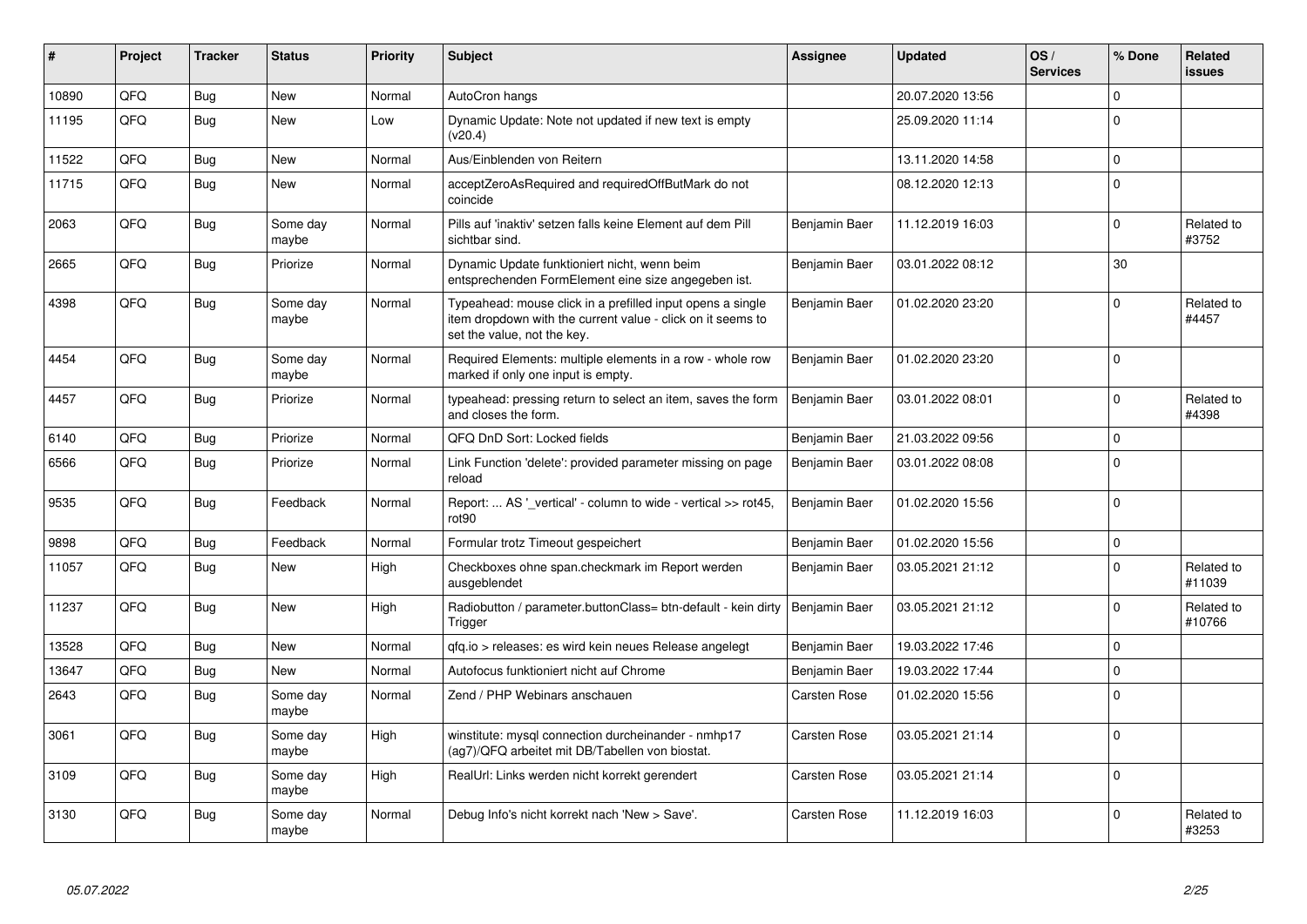| #    | Project | <b>Tracker</b> | <b>Status</b>     | <b>Priority</b> | <b>Subject</b>                                                                                                                | Assignee            | <b>Updated</b>   | OS/<br><b>Services</b> | % Done      | Related<br>issues                           |
|------|---------|----------------|-------------------|-----------------|-------------------------------------------------------------------------------------------------------------------------------|---------------------|------------------|------------------------|-------------|---------------------------------------------|
| 3349 | QFQ     | Bug            | Some day<br>maybe | Normal          | config.qfq.ini: a) vertraegt keine '=' im Value (z.B. Passwort),<br>b) Values sollten in ticks einschliessbar sein (spaces, ) | <b>Carsten Rose</b> | 11.12.2019 16:02 |                        | 0           |                                             |
| 3547 | QFQ     | Bug            | New               | Normal          | FE of type 'note' causes writing of empty fields.                                                                             | <b>Carsten Rose</b> | 01.02.2020 23:21 |                        | $\Omega$    |                                             |
| 3570 | QFQ     | <b>Bug</b>     | Some day<br>maybe | High            | Formular mit prmitnew permitEdit=Always wird nicht<br>aufgerufen (ist leer)                                                   | <b>Carsten Rose</b> | 03.05.2021 21:14 |                        | $\Omega$    |                                             |
| 3588 | QFQ     | Bug            | Some day<br>maybe | Normal          | templateGroup: versteckte Elemente werden weiterhin<br>gespeichert.                                                           | <b>Carsten Rose</b> | 11.12.2019 16:02 |                        | $\Omega$    |                                             |
| 3682 | QFQ     | Bug            | Some day<br>maybe | Normal          | Dynamic update: Radio buttons                                                                                                 | Carsten Rose        | 11.12.2019 16:02 |                        | $\Omega$    |                                             |
| 3750 | QFQ     | Bug            | Some day<br>maybe | Normal          | FE in a row: if one violates check, all are red                                                                               | Carsten Rose        | 11.12.2019 16:03 |                        | $\Omega$    |                                             |
| 3782 | QFQ     | Bug            | Priorize          | Normal          | Bei fehlerhafter Eingabe (z.B. Datum) sollte das erwartete<br>Format angezeigt werden                                         | Carsten Rose        | 01.02.2020 10:13 |                        | 0           |                                             |
| 3811 | QFQ     | Bug            | Some day<br>maybe | Normal          | Dynamic Update: extraButtonInfo - Text aktualisieren                                                                          | Carsten Rose        | 11.12.2019 16:03 |                        | $\Omega$    | Related to<br>#11517                        |
| 3882 | QFQ     | <b>Bug</b>     | Some day<br>maybe | Normal          | templateGroup: disable 'add' if limit is reached - funktioniert<br>nicht wenn bereits records existierten                     | Carsten Rose        | 11.12.2019 16:03 |                        | $\Omega$    |                                             |
| 3895 | QFQ     | <b>Bug</b>     | Some day<br>maybe | Normal          | typeahead pedantic: on lehrkredit Idap webpass - if only one<br>person is in dropdown, such person can't be selected          | <b>Carsten Rose</b> | 11.12.2019 16:03 |                        | $\Omega$    |                                             |
| 4008 | QFQ     | Bug            | Some day<br>maybe | Normal          | FormElemen.type=sendmail: wrong 'TO' if 'real<br>name <rea@mail.to>' is used</rea@mail.to>                                    | Carsten Rose        | 11.12.2019 16:03 |                        | $\Omega$    |                                             |
| 4092 | QFQ     | Bug            | Some day<br>maybe | Normal          | 1) Logging verbessern wann welches FE warum ausgefuehrt<br>wird, 2) Documentation: Best Practice Template Group               | Carsten Rose        | 01.02.2020 23:19 |                        | 0           | Related to<br>#3504                         |
| 4279 | QFQ     | Bug            | Some day<br>maybe | High            | config.linkVars lost                                                                                                          | Carsten Rose        | 03.05.2021 21:14 |                        | $\mathbf 0$ |                                             |
| 4293 | QFQ     | <b>Bug</b>     | Some day<br>maybe | Normal          | Download broken if token 'd:' is missing - but no error<br>message                                                            | Carsten Rose        | 11.12.2019 16:03 |                        | 0           | Related to<br>#7514                         |
| 4328 | QFQ     | Bug            | Some day<br>maybe | Normal          | Error Message: Show FE name/number on problems in FE                                                                          | <b>Carsten Rose</b> | 01.02.2020 23:20 |                        | $\mathbf 0$ |                                             |
| 4528 | QFQ     | <b>Bug</b>     | Some day<br>maybe | Normal          | extraButtonLock mit SQLAhead Bug                                                                                              | Carsten Rose        | 01.02.2020 23:19 |                        | $\Omega$    |                                             |
| 4549 | QFQ     | Bug            | Some day<br>maybe | Normal          | TemplateGroups: FE.type SELECT loose selected value<br>after save                                                             | <b>Carsten Rose</b> | 01.02.2020 23:20 |                        | $\Omega$    | Related to<br>#4548,<br>Related to<br>#4771 |
| 4583 | QFQ     | <b>Bug</b>     | Some day<br>maybe | Normal          | Dynamic Update bei TypeAhead Feldern                                                                                          | Carsten Rose        | 01.02.2020 23:19 |                        | $\Omega$    |                                             |
| 4651 | QFQ     | Bug            | Some day<br>maybe | Normal          | "Loading document" Modal wird angezeigt bei uzhcd type=2<br>Ansicht                                                           | Carsten Rose        | 01.02.2020 23:20 |                        | $\mathbf 0$ |                                             |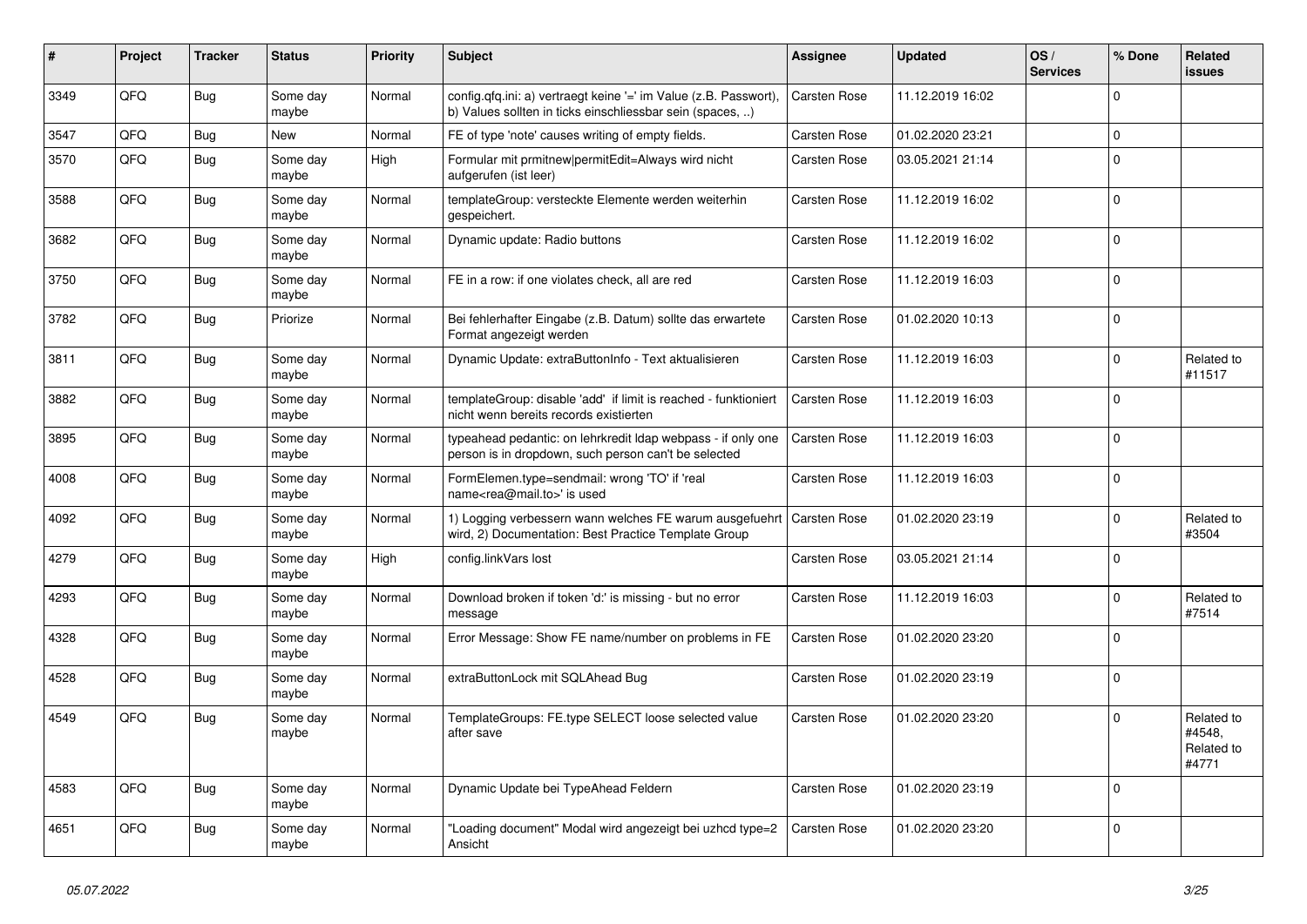| #    | Project | <b>Tracker</b> | <b>Status</b>     | <b>Priority</b> | <b>Subject</b>                                                                                                       | <b>Assignee</b> | <b>Updated</b>   | OS/<br><b>Services</b> | % Done       | Related<br><b>issues</b>                       |
|------|---------|----------------|-------------------|-----------------|----------------------------------------------------------------------------------------------------------------------|-----------------|------------------|------------------------|--------------|------------------------------------------------|
| 4659 | QFQ     | Bug            | Some day<br>maybe | Normal          | infoButtonExtra                                                                                                      | Carsten Rose    | 01.02.2020 23:20 |                        | $\mathbf 0$  |                                                |
| 4756 | QFQ     | Bug            | <b>New</b>        | Normal          | Form dirty even nothing changes                                                                                      | Carsten Rose    | 11.12.2019 16:16 |                        | $\mathbf{0}$ |                                                |
| 4771 | QFQ     | <b>Bug</b>     | Some day<br>maybe | Normal          | gfg: select-down-values empty after save (edit-form for<br>program administrators)                                   | Carsten Rose    | 01.02.2020 23:20 |                        | $\mathbf 0$  | Related to<br>#4549, Has<br>duplicate<br>#4282 |
| 5021 | QFQ     | <b>Bug</b>     | Some day<br>maybe | Normal          | FE.typ=extra - during save displays error 'datum2' already<br>filled in STORE SIP - the value is stored nevertheless | Carsten Rose    | 01.02.2020 23:19 |                        | $\Omega$     | Related to<br>#3875                            |
| 5221 | QFQ     | <b>Bug</b>     | New               | High            | Download Dialog: Bleibt stehen in FF wenn Datei<br>automatisch gespeichert wird.                                     | Carsten Rose    | 03.05.2021 21:14 |                        | $\mathbf 0$  |                                                |
| 5305 | QFQ     | <b>Bug</b>     | <b>New</b>        | Normal          | Upload FormElement: nicht disabled by readonly Form                                                                  | Carsten Rose    | 16.06.2021 13:43 |                        | $\mathbf 0$  | Related to<br>#9347,<br>Related to<br>#9834    |
| 5459 | QFQ     | <b>Bug</b>     | <b>New</b>        | High            | Multi DB: spread system tables between 'QFQ' and<br>'Data'-DB                                                        | Carsten Rose    | 03.05.2021 21:14 |                        | $\Omega$     | Related to<br>#4720                            |
| 5557 | QFQ     | <b>Bug</b>     | Some day<br>maybe | Normal          | Form load: STORE_RECORD filled, but should be empty                                                                  | Carsten Rose    | 01.02.2020 23:19 |                        | $\Omega$     |                                                |
| 5559 | QFQ     | Bug            | New               | Normal          | FE.type = Upload: 'accept' might contain variables                                                                   | Carsten Rose    | 11.05.2020 21:23 |                        | $\mathsf 0$  |                                                |
| 5576 | QFQ     | Bug            | New               | Normal          | Using MySQL 'DROP' requires privilege - wich is not really<br>necessary.                                             | Carsten Rose    | 01.02.2020 23:21 |                        | $\mathbf 0$  |                                                |
| 5706 | QFQ     | Bug            | Some day<br>maybe | Normal          | upload: fileDestination needs to be sanatized                                                                        | Carsten Rose    | 01.02.2020 23:19 |                        | $\mathbf 0$  |                                                |
| 5768 | QFQ     | <b>Bug</b>     | Some day<br>maybe | Normal          | '{{pageLanguage:T}}' missing if QFQ is called via api                                                                | Carsten Rose    | 01.02.2020 23:19 |                        | $\mathbf 0$  |                                                |
| 5991 | QFQ     | <b>Bug</b>     | Some day<br>maybe | Normal          | URLs with ' ' or long parameter are problematic                                                                      | Carsten Rose    | 01.02.2020 23:19 |                        | $\mathbf 0$  |                                                |
| 6116 | QFQ     | Bug            | Priorize          | High            | value of checkbox not saved                                                                                          | Carsten Rose    | 07.12.2021 17:19 |                        | $\mathsf 0$  |                                                |
| 6462 | QFQ     | <b>Bug</b>     | New               | Normal          | File Upload: Nutzlose Fehlermeldung wenn Datei zu gross                                                              | Carsten Rose    | 01.02.2020 23:21 |                        | $\Omega$     | Related to<br>#6139                            |
| 6483 | QFQ     | Bug            | <b>New</b>        | Normal          | R Store funktioniert nicht bei 'Report Notation' im FE                                                               | Carsten Rose    | 01.02.2020 23:21 |                        | $\mathbf 0$  |                                                |
| 6574 | QFQ     | <b>Bug</b>     | Priorize          | Normal          | qfq.log: Fehlermeldung wurde angezeigt, aber nicht geloggt                                                           | Carsten Rose    | 01.02.2020 10:13 |                        | $\mathbf 0$  |                                                |
| 6677 | QFQ     | Bug            | <b>New</b>        | Normal          | Error message FE Action Element: no/wrong FE reference<br>who cause the problem.                                     | Carsten Rose    | 01.02.2020 23:21 |                        | $\mathbf 0$  |                                                |
| 6912 | QFQ     | <b>Bug</b>     | New               | Normal          | error Message Var 'deadline' already set in SIP - in Form<br>with FE.value={{deadline:R:::{{deadlinePeriod:Y}}}}     | Carsten Rose    | 01.02.2020 23:21 |                        | $\mathbf 0$  |                                                |
| 7002 | QFQ     | Bug            | New               | Normal          | Dynamic Update: row does not disappear / appear                                                                      | Carsten Rose    | 01.02.2020 23:22 |                        | $\mathsf 0$  |                                                |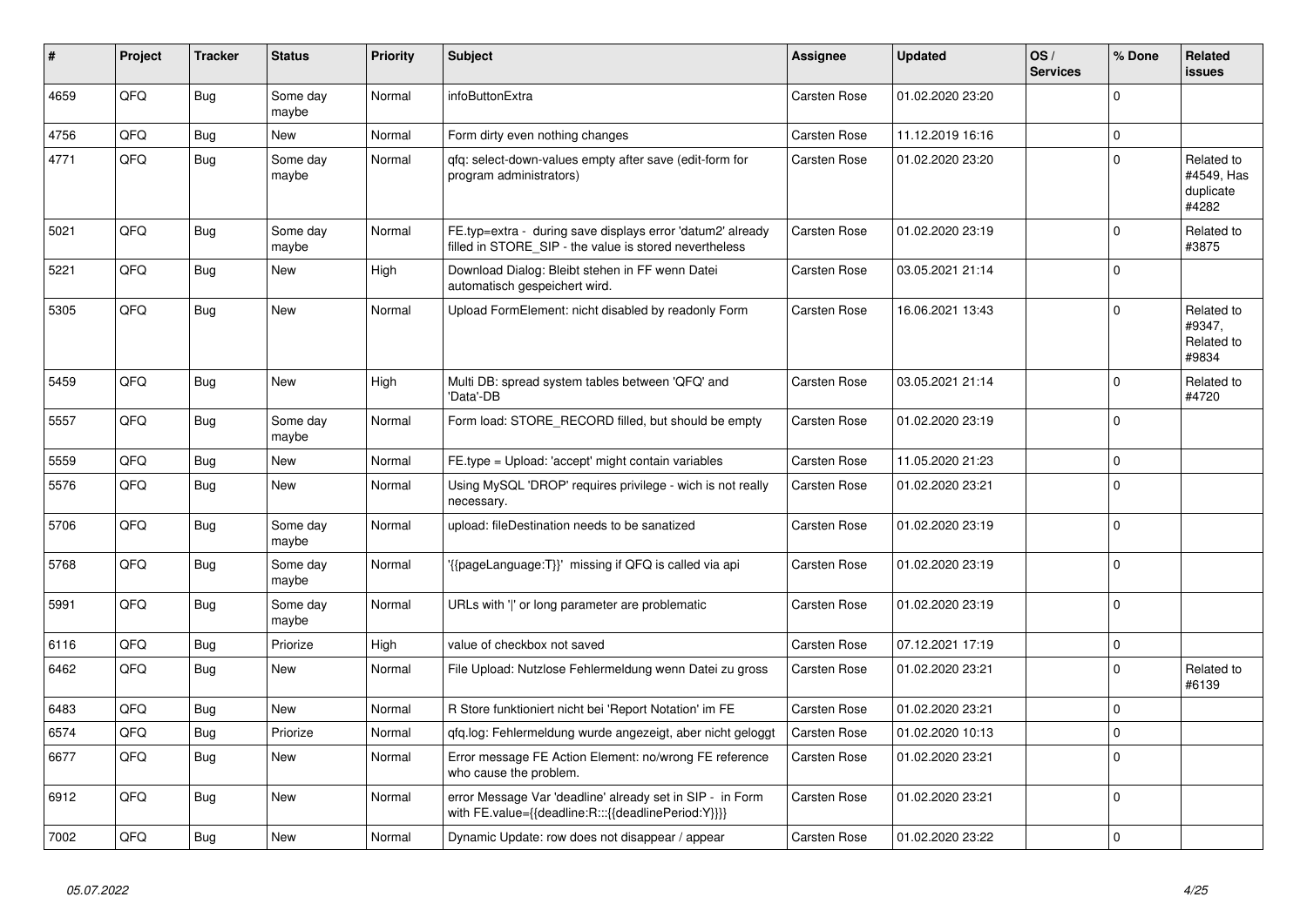| ∦    | Project | <b>Tracker</b> | <b>Status</b>     | <b>Priority</b> | <b>Subject</b>                                                                                        | Assignee            | <b>Updated</b>   | OS/<br><b>Services</b> | % Done   | Related<br>issues         |
|------|---------|----------------|-------------------|-----------------|-------------------------------------------------------------------------------------------------------|---------------------|------------------|------------------------|----------|---------------------------|
| 7014 | QFQ     | <b>Bug</b>     | New               | Normal          | Sending invalid emails succeeds when<br>debug.redirectAllMailTo is set                                | <b>Carsten Rose</b> | 01.02.2020 23:21 |                        | $\Omega$ |                           |
| 7219 | QFQ     | <b>Bug</b>     | New               | Normal          | typeSheadSql / typeAheadSqlPrefetch: change to curly<br>braces                                        | Carsten Rose        | 01.02.2020 23:21 |                        | $\Omega$ |                           |
| 7261 | QFQ     | <b>Bug</b>     | <b>New</b>        | Normal          | Report pathFilename for user without path, only the filename                                          | Carsten Rose        | 01.02.2020 23:21 |                        | $\Omega$ |                           |
| 7456 | QFQ     | <b>Bug</b>     | Some day<br>maybe | Low             | Todos in Code: solve or make ticket                                                                   | Carsten Rose        | 16.09.2021 15:10 |                        | $\Omega$ |                           |
| 7512 | QFQ     | <b>Bug</b>     | <b>New</b>        | Normal          | FE: inputType=number >> 'pattern' is not respected                                                    | Carsten Rose        | 01.02.2020 23:22 |                        | $\Omega$ |                           |
| 7513 | QFQ     | Bug            | New               | Normal          | Radios not correct aligned                                                                            | Carsten Rose        | 01.02.2020 23:22 |                        | $\Omega$ |                           |
| 7524 | QFQ     | <b>Bug</b>     | New               | Normal          | QFQ throws a 'General Error' if 'fileadmin/protected/log/' is<br>not writeable                        | Carsten Rose        | 01.02.2020 23:22 |                        | $\Omega$ |                           |
| 7547 | QFQ     | <b>Bug</b>     | New               | Normal          | Error Message in afterSave: wrong parameter column<br>reported                                        | Carsten Rose        | 01.02.2020 23:22 |                        | $\Omega$ |                           |
| 7574 | QFQ     | <b>Bug</b>     | <b>New</b>        | Normal          | Substitute error: form element not reported / dont parse<br>Form.note                                 | Carsten Rose        | 01.02.2020 23:21 |                        | $\Omega$ |                           |
| 7616 | QFQ     | Bug            | Priorize          | Normal          | Selectlist with Enum & Dynamic Update                                                                 | Carsten Rose        | 01.02.2020 10:13 |                        | $\Omega$ |                           |
| 7650 | QFQ     | <b>Bug</b>     | <b>New</b>        | High            | Optional do not show 'required' sign on FormElement                                                   | <b>Carsten Rose</b> | 03.05.2021 21:14 |                        | $\Omega$ |                           |
| 7656 | QFQ     | <b>Bug</b>     | Priorize          | Normal          | FE with required, 'pattern' and 'extraButtonLock': always<br>complain about missing value             | Carsten Rose        | 01.02.2020 10:13 |                        | $\Omega$ |                           |
| 7685 | QFQ     | <b>Bug</b>     | New               | Normal          | Open FormElement from QFQ error message and save<br>modified record: error about missing {{formId:F}} | Carsten Rose        | 01.02.2020 23:22 |                        | $\Omega$ |                           |
| 7795 | QFQ     | <b>Bug</b>     | <b>New</b>        | Normal          | Readonly Form: Typeahead-Felder                                                                       | Carsten Rose        | 01.02.2020 23:22 |                        | $\Omega$ | Related to<br>#10640      |
| 7890 | QFQ     | <b>Bug</b>     | New               | Normal          | FormElement 'required': extraButtonInfo not aligned                                                   | Carsten Rose        | 11.06.2021 21:17 |                        | $\Omega$ | Related to<br>#11517      |
| 7899 | QFQ     | Bug            | New               | High            | Fe.type=password / retype / required: always complain<br>about missing value                          | Carsten Rose        | 03.05.2021 21:14 |                        | $\Omega$ |                           |
| 8037 | QFQ     | Bug            | Priorize          | Normal          | FE.type=upload (advanced mode): {{slaveld:V}} missing<br>during dynamic update                        | Carsten Rose        | 01.02.2020 10:13 |                        | $\Omega$ |                           |
| 8049 | QFQ     | Bug            | New               | Normal          | FE.type=note, column 'value': text moves some pixel to top<br>after save                              | <b>Carsten Rose</b> | 01.02.2020 23:22 |                        | $\Omega$ |                           |
| 8083 | QFQ     | Bug            | New               | High            | FormEditor: primary table list does not respect<br>'indexDb={{indexData:Y}}'                          | <b>Carsten Rose</b> | 03.05.2021 21:14 |                        | $\Omega$ | Has<br>duplicate<br>#6678 |
| 8106 | QFQ     | Bug            | Some day<br>maybe | Normal          | Dynamic Update: Feld kann nicht auf empty zurückgesetzt<br>werden                                     | Carsten Rose        | 11.12.2019 16:01 |                        | $\Omega$ |                           |
| 8431 | QFQ     | Bug            | New               | High            | autocron.php with wrong path                                                                          | Carsten Rose        | 03.05.2021 21:14 |                        | $\Omega$ |                           |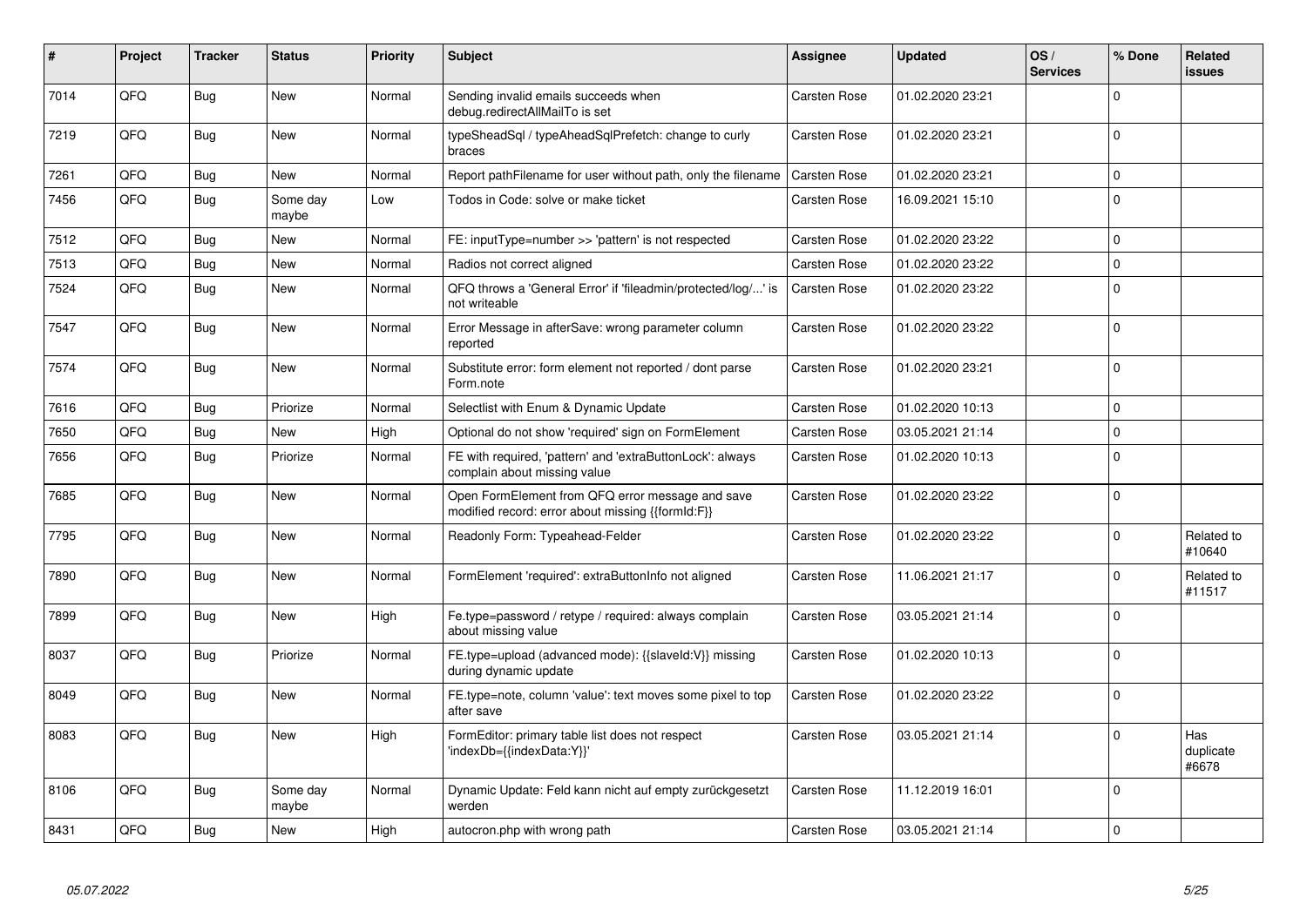| $\vert$ # | <b>Project</b> | <b>Tracker</b> | <b>Status</b>     | <b>Priority</b> | <b>Subject</b>                                                                | Assignee            | <b>Updated</b>   | OS/<br><b>Services</b> | % Done       | Related<br><b>issues</b>                                             |
|-----------|----------------|----------------|-------------------|-----------------|-------------------------------------------------------------------------------|---------------------|------------------|------------------------|--------------|----------------------------------------------------------------------|
| 8668      | QFQ            | Bug            | New               | High            | Pill disabled: dyamic mode 'hidden' not respected - FE is still<br>required   | Carsten Rose        | 03.05.2021 21:14 |                        | $\mathbf 0$  |                                                                      |
| 9013      | QFQ            | Bug            | <b>New</b>        | Normal          | Error in Twig template not handled                                            | Carsten Rose        | 20.10.2021 13:43 |                        | $\mathbf{0}$ |                                                                      |
| 9077      | QFQ            | Bug            | <b>New</b>        | Normal          | typeAheadSql: report broken SQL                                               | Carsten Rose        | 29.06.2022 22:35 |                        | $\mathbf 0$  | Related to<br>#4018                                                  |
| 9121      | QFQ            | Bug            | Priorize          | High            | sip links have r and __dbIndexData set                                        | <b>Carsten Rose</b> | 12.06.2021 10:41 |                        | $\mathbf 0$  |                                                                      |
| 9127      | QFQ            | Bug            | New               | Normal          | Error Message: change 'roll over' color - text not readable                   | Carsten Rose        | 01.02.2020 23:22 |                        | $\pmb{0}$    |                                                                      |
| 9173      | QFQ            | Bug            | Priorize          | Urgent          | Stale Record Lock: Firefox                                                    | Carsten Rose        | 03.05.2021 21:14 |                        | $\mathbf 0$  | Related to<br>#9789                                                  |
| 9177      | QFQ            | Bug            | <b>New</b>        | Normal          | Bug? QFQ tries to save an action FE, which has real<br>existing column name   | Carsten Rose        | 01.02.2020 23:22 |                        | $\mathbf 0$  |                                                                      |
| 9275      | QFQ            | Bug            | New               | Normal          | autcron: t3 page, which takes to long to respond, is not<br>reported properly | Carsten Rose        | 01.02.2020 23:22 |                        | 100          |                                                                      |
| 9281      | QFQ            | Bug            | Some day<br>maybe | Normal          | Allow STRICT_TRANS_TABLES                                                     | Carsten Rose        | 02.01.2021 18:43 |                        | $\mathbf 0$  |                                                                      |
| 9317      | QFQ            | <b>Bug</b>     | New               | Normal          | FE.type=note: with dynamic show/hidden an empty label<br>causes trouble       | Carsten Rose        | 01.02.2020 23:22 |                        | $\mathbf 0$  |                                                                      |
| 9347      | QFQ            | <b>Bug</b>     | <b>New</b>        | High            | FE.type=upload with dynamic show/hidden: required not<br>detected             | Carsten Rose        | 12.06.2021 10:40 |                        | $\mathbf 0$  | Related to<br>#5305,<br>Related to<br>#12398                         |
| 9531      | QFQ            | <b>Bug</b>     | <b>New</b>        | High            | FE File: Dynamic Update / modeSql / required detected<br>even it not set      | <b>Carsten Rose</b> | 11.06.2021 20:32 |                        | $\Omega$     | Related to<br>#12398                                                 |
| 9533      | QFQ            | Bug            | <b>New</b>        | Normal          | FE.type=upload: Check in 'beforeSave' if upload is given                      | <b>Carsten Rose</b> | 01.02.2020 23:22 |                        | $\mathbf 0$  | Related to<br>#11523                                                 |
| 9534      | QFQ            | Bug            | Priorize          | Urgent          | FE.type=upload: 'Unknown Mode: ID"                                            | Carsten Rose        | 03.05.2021 21:14 |                        | $\Omega$     | Related to<br>#9532                                                  |
| 9669      | QFQ            | Bug            | Some day<br>maybe | Normal          | Checkbox / Template Group: radio/checkbox visible broken<br>after 'add'       | Carsten Rose        | 16.06.2021 13:47 |                        | $\Omega$     | Related to<br>#8091                                                  |
| 9691      | QFQ            | Bug            | In Progress       | Normal          | Checkbox: dynamic update $>$ readonly                                         | <b>Carsten Rose</b> | 01.02.2020 23:22 |                        | 50           | Related to<br>#9834                                                  |
| 9773      | QFQ            | Bug            | New               | Normal          | form.parameter.formModeGlobal=requiredOff                                     | Carsten Rose        | 01.02.2020 15:56 |                        | $\mathbf 0$  |                                                                      |
| 9783      | QFQ            | <b>Bug</b>     | <b>New</b>        | Normal          | Email with special characters                                                 | Carsten Rose        | 01.02.2020 23:22 |                        | $\mathbf{0}$ |                                                                      |
| 9789      | QFQ            | Bug            | In Progress       | High            | Record Lock: release to early on 'leave page'                                 | Carsten Rose        | 10.01.2022 09:25 |                        | 100          | Related to<br>#10081,<br>Related to<br>#9173,<br>Related to<br>#8702 |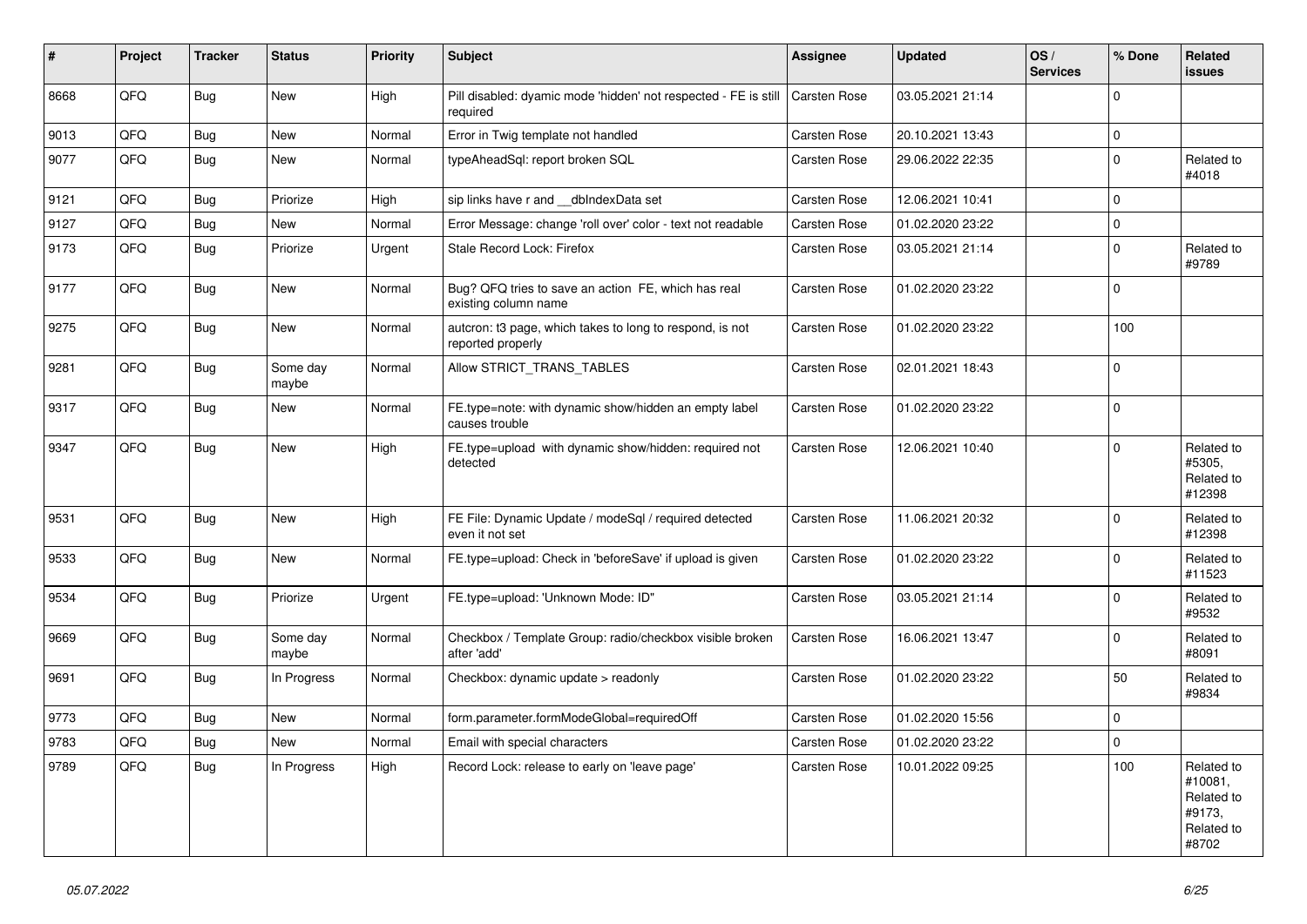| #     | Project | <b>Tracker</b> | <b>Status</b> | <b>Priority</b> | <b>Subject</b>                                                                                           | Assignee            | <b>Updated</b>   | OS/<br><b>Services</b> | % Done      | Related<br><b>issues</b>                                                |
|-------|---------|----------------|---------------|-----------------|----------------------------------------------------------------------------------------------------------|---------------------|------------------|------------------------|-------------|-------------------------------------------------------------------------|
| 9834  | QFQ     | Bug            | Priorize      | Normal          | Input elements with tag 'disabled' are missing on<br>form-submit: server option 'processReadOnly' broken | Carsten Rose        | 07.12.2021 16:43 |                        | $\Omega$    | Related to<br>#9691,<br>Related to<br>#5305, Has<br>duplicate<br>#12331 |
| 9862  | QFQ     | Bug            | Priorize      | Normal          | Failed writing to sql mail qfq.log should throw an exception                                             | <b>Carsten Rose</b> | 01.02.2020 10:13 |                        | $\Omega$    |                                                                         |
| 9947  | QFQ     | <b>Bug</b>     | Priorize      | Normal          | Unwanted error message if missing 'typeAheadSqlPrefetch'                                                 | Carsten Rose        | 01.02.2020 10:13 |                        | 0           |                                                                         |
| 9958  | QFQ     | Bug            | Priorize      | Normal          | Broken subrecord query: no error message                                                                 | Carsten Rose        | 05.02.2021 15:15 |                        | 0           |                                                                         |
| 9975  | QFQ     | Bug            | Priorize      | Normal          | Dropdown Menu: 'r:3' broken                                                                              | <b>Carsten Rose</b> | 01.02.2020 10:13 |                        | $\Omega$    |                                                                         |
| 10081 | QFQ     | Bug            | New           | High            | Stale record lock after 'forbidden' character                                                            | Carsten Rose        | 03.05.2021 21:12 |                        | $\Omega$    | Related to<br>#10082.<br>Related to<br>#9789                            |
| 10082 | QFQ     | Bug            | <b>New</b>    | Normal          | FE.type=SELECT - 'sanatize' Class                                                                        | Carsten Rose        | 07.05.2020 09:36 |                        | $\Omega$    | Related to<br>#10081                                                    |
| 10322 | QFQ     | Bug            | <b>New</b>    | Normal          | FormElement / Radio: missing column 'enum' >> FE not<br>reported                                         | Carsten Rose        | 07.05.2020 09:37 |                        | $\mathbf 0$ |                                                                         |
| 10506 | QFQ     | Bug            | New           | High            | Template Group broken on MultiDB instance                                                                | Carsten Rose        | 03.05.2021 21:12 |                        | $\Omega$    | Related to<br>#10505                                                    |
| 10508 | QFQ     | Bug            | New           | High            | Multi Form broken on Multi DB Instance                                                                   | Carsten Rose        | 03.05.2021 21:12 |                        | $\mathbf 0$ |                                                                         |
| 10588 | QFQ     | Bug            | <b>New</b>    | Normal          | typeahed Tag: Doku anpassen                                                                              | Carsten Rose        | 12.11.2020 23:45 |                        | $\pmb{0}$   |                                                                         |
| 10640 | QFQ     | Bug            | <b>New</b>    | High            | TypeAhead Tag: FE editierbar trotz readOnly                                                              | Carsten Rose        | 03.05.2021 21:12 |                        | 0           | Related to<br>#7795                                                     |
| 10658 | QFQ     | Bug            | New           | Normal          | processReadOnly broken                                                                                   | Carsten Rose        | 27.05.2020 17:55 |                        | $\pmb{0}$   |                                                                         |
| 10661 | QFQ     | Bug            | In Progress   | Normal          | Typo3 Warnungen                                                                                          | Carsten Rose        | 07.09.2021 13:23 |                        | $\mathbf 0$ | Related to<br>#12440                                                    |
| 10704 | QFQ     | Bug            | New           | Normal          | wkhtml problem rendering fullCalendar.js / fabric.js >><br>successor: puppeteer                          | Carsten Rose        | 12.11.2020 23:45 |                        | $\mathbf 0$ | Related to<br>#5024,<br>Related to<br>#4650.<br>Related to<br>#10715    |
| 10937 | QFQ     | Bug            | New           | Normal          | Fehler mit abhängigen Select- Feldern beim Positionieren                                                 | Carsten Rose        | 12.11.2020 23:45 |                        | $\mathbf 0$ |                                                                         |
| 11239 | QFQ     | Bug            | <b>New</b>    | Normal          | Radiobutton (plain): horizontales Rendern abhängig vom<br>Datentyp in der Datenbank                      | Carsten Rose        | 30.09.2020 18:37 |                        | $\Omega$    |                                                                         |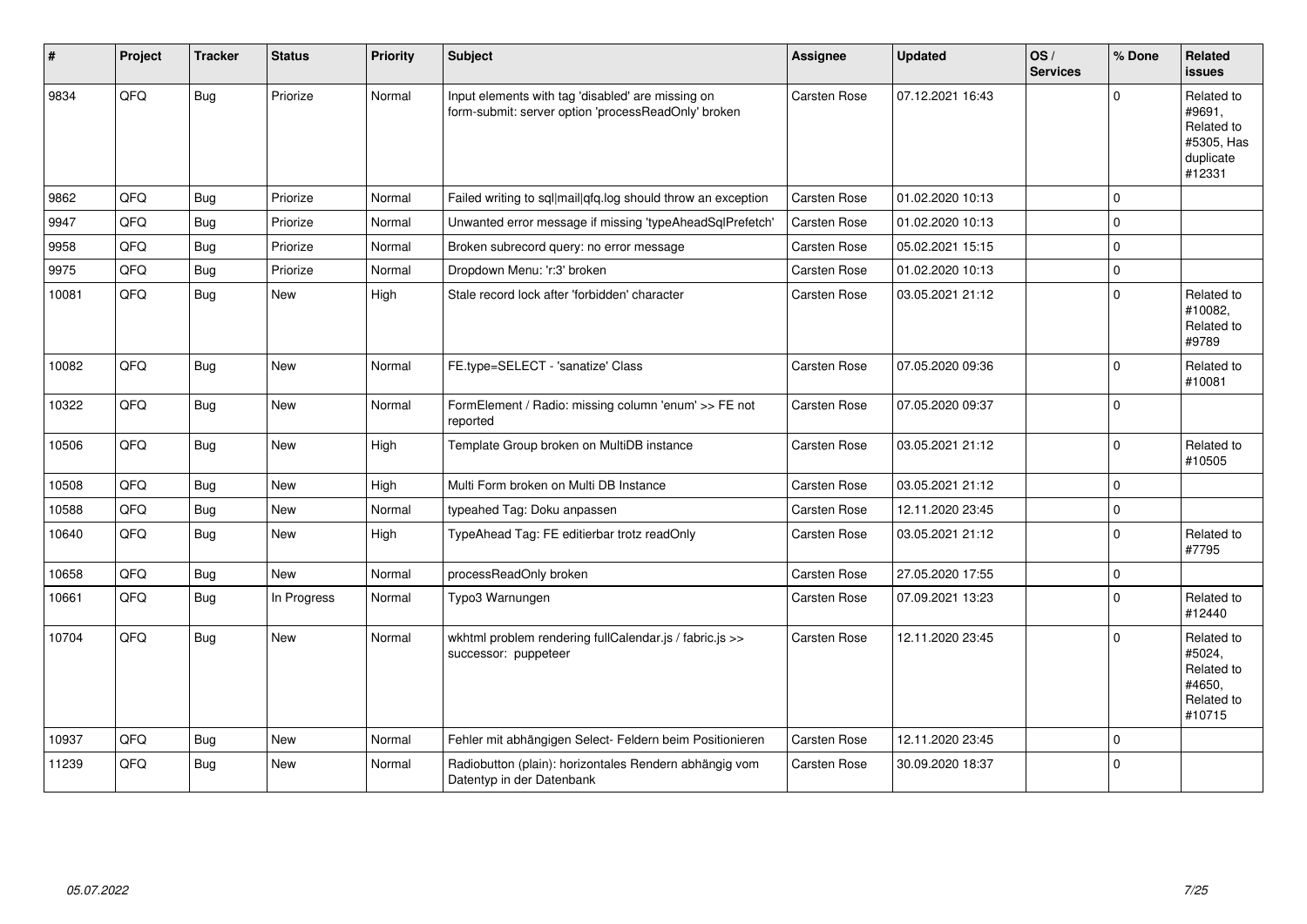| $\vert$ # | Project | <b>Tracker</b> | <b>Status</b> | <b>Priority</b> | <b>Subject</b>                                                                                                                                      | Assignee     | <b>Updated</b>   | OS/<br><b>Services</b> | % Done      | Related<br><b>issues</b>                                                                                                       |
|-----------|---------|----------------|---------------|-----------------|-----------------------------------------------------------------------------------------------------------------------------------------------------|--------------|------------------|------------------------|-------------|--------------------------------------------------------------------------------------------------------------------------------|
| 11517     | QFQ     | <b>Bug</b>     | In Progress   | Normal          | extraButtonInfo Broken for multiple FormElements                                                                                                    | Carsten Rose | 12.05.2022 13:12 |                        |             | Related to<br>#7890,<br>Related to<br>#3811, Has<br>duplicate<br>#10905, Has<br>duplicate<br>#10553, Has<br>duplicate<br>#6779 |
| 11667     | QFQ     | Bug            | <b>New</b>    | Normal          | MySQL mariadb-server-10.3: Incorrect datetime value                                                                                                 | Carsten Rose | 03.05.2021 20:48 |                        | $\Omega$    |                                                                                                                                |
| 11668     | QFQ     | Bug            | <b>New</b>    | Normal          | Play function.sql - problem with mysql                                                                                                              | Carsten Rose | 03.05.2021 20:48 |                        | $\mathbf 0$ |                                                                                                                                |
| 11695     | QFQ     | Bug            | New           | Normal          | MultiForm required FE Error                                                                                                                         | Carsten Rose | 04.12.2020 13:34 |                        | $\mathbf 0$ |                                                                                                                                |
| 11752     | QFQ     | Bug            | New           | Normal          | checkbox renders multiple input elements with same name                                                                                             | Carsten Rose | 17.12.2020 14:58 |                        | $\Omega$    | Related to<br>#11750                                                                                                           |
| 12040     | QFQ     | Bug            | <b>New</b>    | Normal          | FE Mode 'hidden' für zwei FEs auf einer Zeile                                                                                                       | Carsten Rose | 18.02.2021 10:13 |                        | $\mathbf 0$ |                                                                                                                                |
| 12045     | QFQ     | Bug            | New           | Normal          | templateGroup afterSave FE: Aufruf ohne<br>sqlHonorFormElements funktioniert nicht                                                                  | Carsten Rose | 18.02.2021 16:33 |                        | $\mathbf 0$ |                                                                                                                                |
| 12133     | QFQ     | Bug            | New           | Normal          | NPM, phpSpreadSheet aktualisieren                                                                                                                   | Carsten Rose | 15.03.2021 09:04 |                        | $\mathbf 0$ |                                                                                                                                |
| 12187     | QFQ     | Bug            | New           | Normal          | Trigger FormAsFile() via Report: probably problem with multi<br>DB setup                                                                            | Carsten Rose | 20.03.2021 21:20 |                        | $\Omega$    |                                                                                                                                |
| 12325     | QFQ     | <b>Bug</b>     | Priorize      | Normal          | MultiDB form.dblndex not working for report syntax                                                                                                  | Carsten Rose | 07.09.2021 13:37 |                        | $\Omega$    | Related to<br>#12145,<br>Related to<br>#12314                                                                                  |
| 12327     | QFQ     | Bug            | <b>New</b>    | Normal          | Copy to clipboard: Glyphicon can not be changed                                                                                                     | Carsten Rose | 27.12.2021 17:59 |                        | $\mathbf 0$ |                                                                                                                                |
| 12395     | QFQ     | Bug            | ToDo          | High            | QFQ Function: Result two times shown                                                                                                                | Carsten Rose | 18.02.2022 08:59 |                        | $\mathbf 0$ |                                                                                                                                |
| 12463     | QFQ     | <b>Bug</b>     | ToDo          | High            | QFQ Function: 'function' and 'sql' on same level - output of<br>sql is shown two times.                                                             | Carsten Rose | 15.12.2021 16:31 |                        | $\mathbf 0$ |                                                                                                                                |
| 12468     | QFQ     | Bug            | <b>New</b>    | Urgent          | Form: update Form.title after save                                                                                                                  | Carsten Rose | 03.05.2021 21:12 |                        | $\mathbf 0$ |                                                                                                                                |
| 12512     | QFQ     | Bug            | <b>New</b>    | Normal          | Some MySQL Installation can't use 'stored procedures'                                                                                               | Carsten Rose | 19.03.2022 17:48 |                        | $\mathbf 0$ |                                                                                                                                |
| 12513     | QFQ     | Bug            | New           | High            | Implement server side check of maxlength                                                                                                            | Carsten Rose | 07.12.2021 17:19 |                        | $\mathbf 0$ |                                                                                                                                |
| 12520     | QFQ     | Bug            | New           | Normal          | Switch FE User: still active even FE User session expired                                                                                           | Carsten Rose | 19.03.2022 17:48 |                        | $\Omega$    |                                                                                                                                |
| 12545     | QFQ     | <b>Bug</b>     | New           | Urgent          | sql.log not created / updated                                                                                                                       | Carsten Rose | 14.12.2021 16:02 |                        | $\mathbf 0$ |                                                                                                                                |
| 12546     | QFQ     | <b>Bug</b>     | Feedback      | Normal          | Branch 'Development' - Unit Tests mit dirty workaround<br>angepasst                                                                                 | Carsten Rose | 19.03.2022 17:48 |                        | $\mathbf 0$ |                                                                                                                                |
| 12581     | QFQ     | <b>Bug</b>     | New           | Normal          | Form.forward=close: Record 'new' in new browser tab ><br>save (& close) >> Form is not reloaded with new created<br>record id and stays in mode=new | Carsten Rose | 19.03.2022 17:48 |                        | $\mathbf 0$ |                                                                                                                                |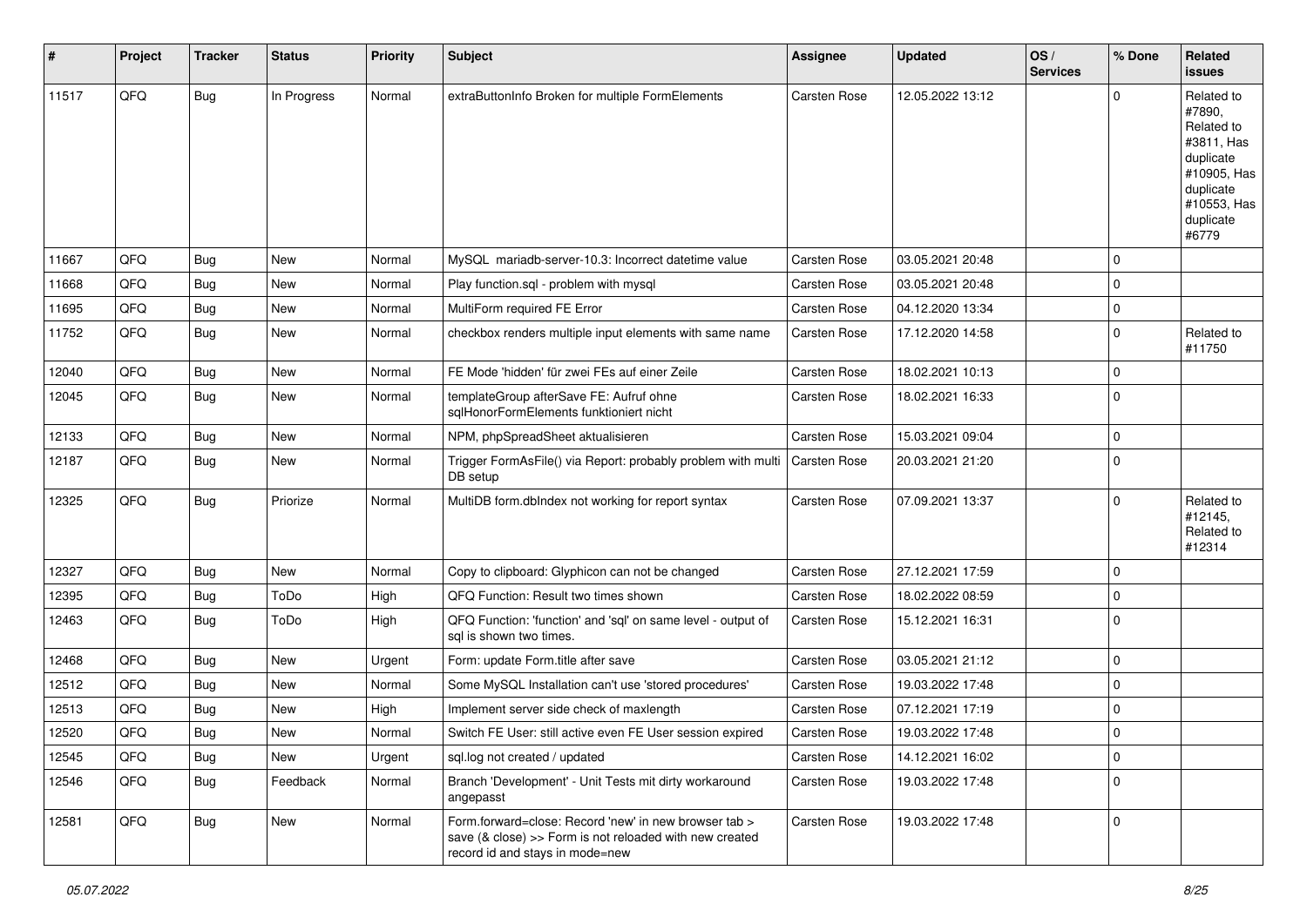| #     | Project | <b>Tracker</b> | <b>Status</b>     | <b>Priority</b> | <b>Subject</b>                                                                           | Assignee            | <b>Updated</b>   | OS/<br><b>Services</b> | % Done      | Related<br>issues                           |
|-------|---------|----------------|-------------------|-----------------|------------------------------------------------------------------------------------------|---------------------|------------------|------------------------|-------------|---------------------------------------------|
| 12670 | QFQ     | <b>Bug</b>     | New               | High            | Dropdown-Menu classes können nicht mehr angegeben<br>werden                              | Carsten Rose        | 07.12.2021 17:19 |                        | $\Omega$    |                                             |
| 12702 | QFQ     | Bug            | New               | High            | templateGroup: broken in multiDb Setup                                                   | Carsten Rose        | 14.12.2021 16:02 |                        | $\Omega$    |                                             |
| 12714 | QFQ     | Bug            | New               | Normal          | Conversion of GIF to PDF broken when GIF contains Alpha.                                 | <b>Carsten Rose</b> | 19.03.2022 17:49 |                        | $\mathbf 0$ |                                             |
| 12716 | QFQ     | <b>Bug</b>     | <b>New</b>        | Normal          | template group: Pattern only applied to first instance                                   | Carsten Rose        | 19.03.2022 17:47 |                        | $\Omega$    |                                             |
| 12974 | QFQ     | Bug            | <b>New</b>        | High            | Sanitize Queries in Action-Elements                                                      | Carsten Rose        | 07.12.2021 17:19 |                        | $\Omega$    |                                             |
| 13331 | QFQ     | Bug            | <b>New</b>        | Normal          | Multi Form: Clear Icon misplaced                                                         | <b>Carsten Rose</b> | 19.03.2022 17:47 |                        | $\Omega$    |                                             |
| 13332 | QFQ     | Bug            | New               | Normal          | Multi Form: Required Felder werden visuell nicht markiert.                               | Carsten Rose        | 19.03.2022 17:47 |                        | $\Omega$    |                                             |
| 13451 | QFQ     | Bug            | <b>New</b>        | Normal          | Character Counter / Max Character: Problem in Safari                                     | Carsten Rose        | 15.04.2022 17:18 |                        | $\mathbf 0$ |                                             |
| 13460 | QFQ     | Bug            | New               | Normal          | Doc: Password set/reset  password should not processed<br>with 'html encode'             | <b>Carsten Rose</b> | 19.03.2022 17:46 |                        | $\Omega$    |                                             |
| 13592 | QFQ     | Bug            | <b>New</b>        | Normal          | QFQ Build Queue: das vergeben von Tags klappt nicht. Es<br>werden keine Releases gebaut. | Carsten Rose        | 19.03.2022 17:45 |                        | $\Omega$    |                                             |
| 13659 | QFQ     | <b>Bug</b>     | <b>New</b>        | Normal          | wrong sanitize class applied to R-store                                                  | Carsten Rose        | 15.01.2022 14:23 |                        | $\mathbf 0$ |                                             |
| 13706 | QFQ     | Bug            | <b>New</b>        | Normal          | Wrong CheckType in FieldElement LastStatus of Form Cron                                  | <b>Carsten Rose</b> | 21.01.2022 18:20 |                        | $\mathbf 0$ |                                             |
| 14077 | QFQ     | <b>Bug</b>     | New               | Normal          | As _link: Attribute 'class' missing by r:1 and r:3 - but should<br>set                   | <b>Carsten Rose</b> | 28.05.2022 11:02 |                        | $\Omega$    | Related to<br>#5342,<br>Related to<br>#4343 |
| 14091 | QFQ     | Bug            | <b>New</b>        | Normal          | inconsistent template path for twig                                                      | Carsten Rose        | 19.04.2022 18:36 |                        | $\Omega$    |                                             |
| 14175 | QFQ     | Bug            | In Progress       | Normal          | Opening a form with no QFQ Session cookie fails                                          | <b>Carsten Rose</b> | 03.06.2022 10:40 |                        | $\Omega$    |                                             |
| 14233 | QFQ     | Bug            | <b>New</b>        | Normal          | AS link: question - HTML is not rendered                                                 | Carsten Rose        | 28.05.2022 11:02 |                        | $\Omega$    |                                             |
| 14283 | QFQ     | Bug            | Priorize          | Normal          | HEIC / HEIF convert doesn't trigger                                                      | Carsten Rose        | 19.06.2022 16:37 |                        | $\Omega$    |                                             |
| 14304 | QFQ     | Bug            | <b>New</b>        | Normal          | table sorter view safer does not work                                                    | Carsten Rose        | 10.06.2022 11:49 |                        | $\Omega$    |                                             |
| 14305 | QFQ     | Bug            | New               | Normal          | Inline Report editing does not create history entries                                    | Carsten Rose        | 10.06.2022 11:55 |                        | $\Omega$    |                                             |
| 14323 | QFQ     | Bug            | In Progress       | Normal          | Report: render=both single - no impact                                                   | <b>Carsten Rose</b> | 19.06.2022 18:31 |                        | $\Omega$    |                                             |
| 11347 | QFQ     | Bug            | Feedback          | Normal          | If Bedingungen funktionieren nicht korrekt                                               | Christoph Fuchs     | 21.03.2021 20:37 |                        | $\mathbf 0$ |                                             |
| 3613  | QFQ     | Bug            | Some day<br>maybe | Normal          | note /note unchecked -> note div (col-md) wird weiterhin<br>gerendert                    | Elias Villiger      | 01.02.2020 23:19 |                        | 100         |                                             |
| 8891  | QFQ     | Bug            | New               | High            | formSubmitLog: do not log passwords                                                      | Enis Nuredini       | 25.03.2022 09:06 |                        | $\mathbf 0$ |                                             |
| 11630 | QFQ     | <b>Bug</b>     | Feedback          | High            | Bitte check ob CALL() in 20.11.0 noch so funktioniert wie in<br>20.4.1                   | Enis Nuredini       | 28.05.2022 13:45 |                        | $\Omega$    | Related to<br>#11325                        |
| 12066 | QFQ     | Bug            | <b>New</b>        | High            | enterAsSubmit: Forward wird nicht ausgeführt                                             | Enis Nuredini       | 29.05.2022 09:23 |                        | $\mathbf 0$ |                                             |
| 12989 | QFQ     | Bug            | <b>New</b>        | Normal          | empty string does not trigger dynamic update                                             | Enis Nuredini       | 28.05.2022 11:09 |                        | $\Omega$    |                                             |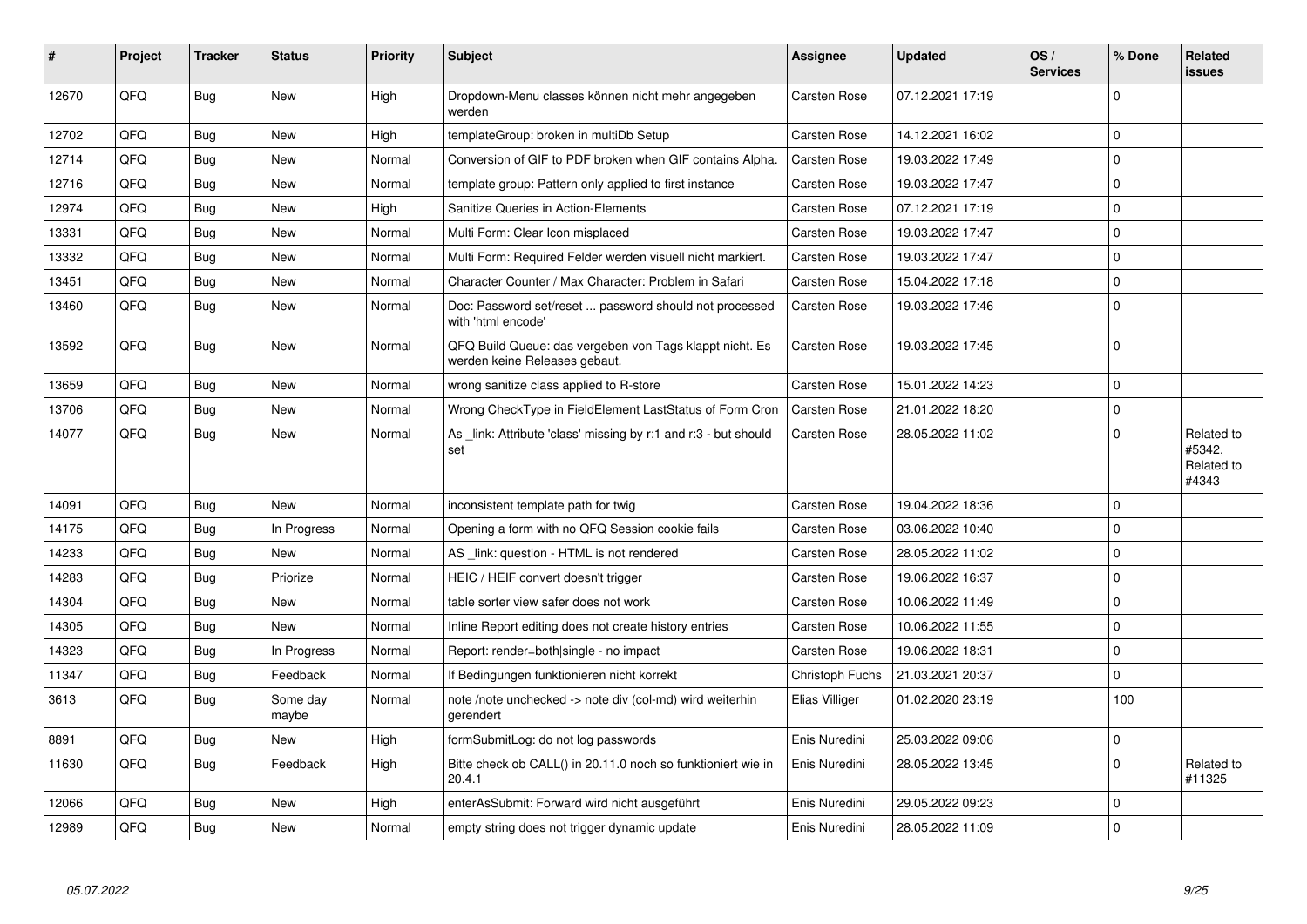| ∦     | Project | <b>Tracker</b> | <b>Status</b>     | <b>Priority</b> | <b>Subject</b>                                                                                              | <b>Assignee</b>   | <b>Updated</b>   | OS/<br><b>Services</b> | % Done      | Related<br><b>issues</b>                     |
|-------|---------|----------------|-------------------|-----------------|-------------------------------------------------------------------------------------------------------------|-------------------|------------------|------------------------|-------------|----------------------------------------------|
| 13716 | QFQ     | <b>Bug</b>     | New               | High            | Firefox ask to store username/password                                                                      | Enis Nuredini     | 30.05.2022 09:31 |                        | $\mathbf 0$ | Related to<br>#13827                         |
| 13767 | QFQ     | <b>Bug</b>     | Feedback          | Normal          | date/time-picker: required shows up/down button orange                                                      | Enis Nuredini     | 16.05.2022 23:16 |                        | $\mathbf 0$ |                                              |
| 13899 | QFQ     | <b>Bug</b>     | ToDo              | Normal          | Selenium: zum laufen bringen                                                                                | Enis Nuredini     | 25.03.2022 10:24 |                        | $\pmb{0}$   |                                              |
| 13943 | QFQ     | <b>Bug</b>     | Priorize          | Normal          | unable to find formgroup                                                                                    | Enis Nuredini     | 28.05.2022 11:03 |                        | $\mathbf 0$ |                                              |
| 14322 | QFQ     | <b>Bug</b>     | New               | Normal          | Form Load: by default no scroll (save & close should be<br>visible)                                         | Enis Nuredini     | 15.06.2022 14:12 |                        | $\mathbf 0$ | Related to<br>#14321,<br>Related to<br>#6232 |
| 14377 | QFQ     | Bug            | New               | Normal          | Documentation > General Tips: white page after migration                                                    | Enis Nuredini     | 19.06.2022 16:37 |                        | $\mathbf 0$ |                                              |
| 12508 | QFQ     | <b>Bug</b>     | In Progress       | High            | qfq Form: sendMail                                                                                          | Karin Niffeler    | 19.03.2022 17:48 |                        | $\mathbf 0$ |                                              |
| 8316  | QFQ     | <b>Bug</b>     | Feedback          | Normal          | Documentation/Behaviour for Nested Queries and<br>Record-Store confusing                                    | Nicola Chiapolini | 20.11.2019 09:14 |                        | $\mathbf 0$ |                                              |
| 880   | QFQ     | Feature        | Some day<br>maybe | Urgent          | Security: PHP, SQL Injection, XSS                                                                           |                   | 03.05.2021 21:14 |                        | $\mathbf 0$ | Related to<br>#14320                         |
| 955   | QFQ     | Feature        | Some day<br>maybe | Normal          | QF: Notizen vor/nach dem Form                                                                               |                   | 01.02.2020 23:20 |                        | $\mathbf 0$ |                                              |
| 1234  | QFQ     | Feature        | Some day<br>maybe | Normal          | QF: Record numbering: Im Grid soll in Spalte 1optional die<br>laufende Nummer der Records angezeigt werden. |                   | 01.02.2020 23:20 |                        | $\mathbf 0$ |                                              |
| 1251  | QFQ     | Feature        | Some day<br>maybe | Normal          | QF: Combo                                                                                                   |                   | 11.12.2019 16:03 |                        | $\mathsf 0$ |                                              |
| 1253  | QFQ     | Feature        | Some day<br>maybe | Normal          | QF: Colorpicker                                                                                             |                   | 11.12.2019 16:03 |                        | $\mathbf 0$ |                                              |
| 1510  | QFQ     | Feature        | Some day<br>maybe | Normal          | jquery von google laden, falls das nicht geht lokal                                                         |                   | 11.12.2019 16:03 |                        | $\mathbf 0$ |                                              |
| 1623  | QFQ     | Feature        | Some day<br>maybe | Normal          | RealURL                                                                                                     |                   | 11.12.2019 16:03 |                        | 30          |                                              |
| 2950  | QFQ     | Feature        | Some day<br>maybe | Normal          | Inhalt QFQ Records als File                                                                                 |                   | 11.12.2019 16:03 |                        | $\mathbf 0$ |                                              |
| 3495  | QFQ     | Feature        | Some day<br>maybe | Normal          | Predifined Parameter werden nicht in '+' (add new record)<br>SIP gerendert.                                 |                   | 11.12.2019 16:02 |                        | $\mathbf 0$ |                                              |
| 3567  | QFQ     | Feature        | Some day<br>maybe | Low             | 'Save', 'Close', 'New' als FormElement                                                                      |                   | 11.12.2019 16:02 |                        | $\mathbf 0$ |                                              |
| 3617  | QFQ     | Feature        | Some day<br>maybe | Normal          | Load javascripts at bottom                                                                                  |                   | 11.12.2019 16:02 |                        | $\mathsf 0$ |                                              |
| 3646  | QFQ     | Feature        | Some day<br>maybe | Normal          | Moeglichkeit HTML Tags in Reports auszugeben (zu<br>enkodieren: htmlspecialchars)                           |                   | 11.12.2019 16:02 |                        | $\mathbf 0$ | Related to<br>#14320                         |
| 3878  | QFQ     | Feature        | Some day<br>maybe | Normal          | Form 'FormElement': Spalte 'name' typeAhead mit<br>Spaltennamen der Primarytable.                           |                   | 11.12.2019 16:03 |                        | $\mathsf 0$ |                                              |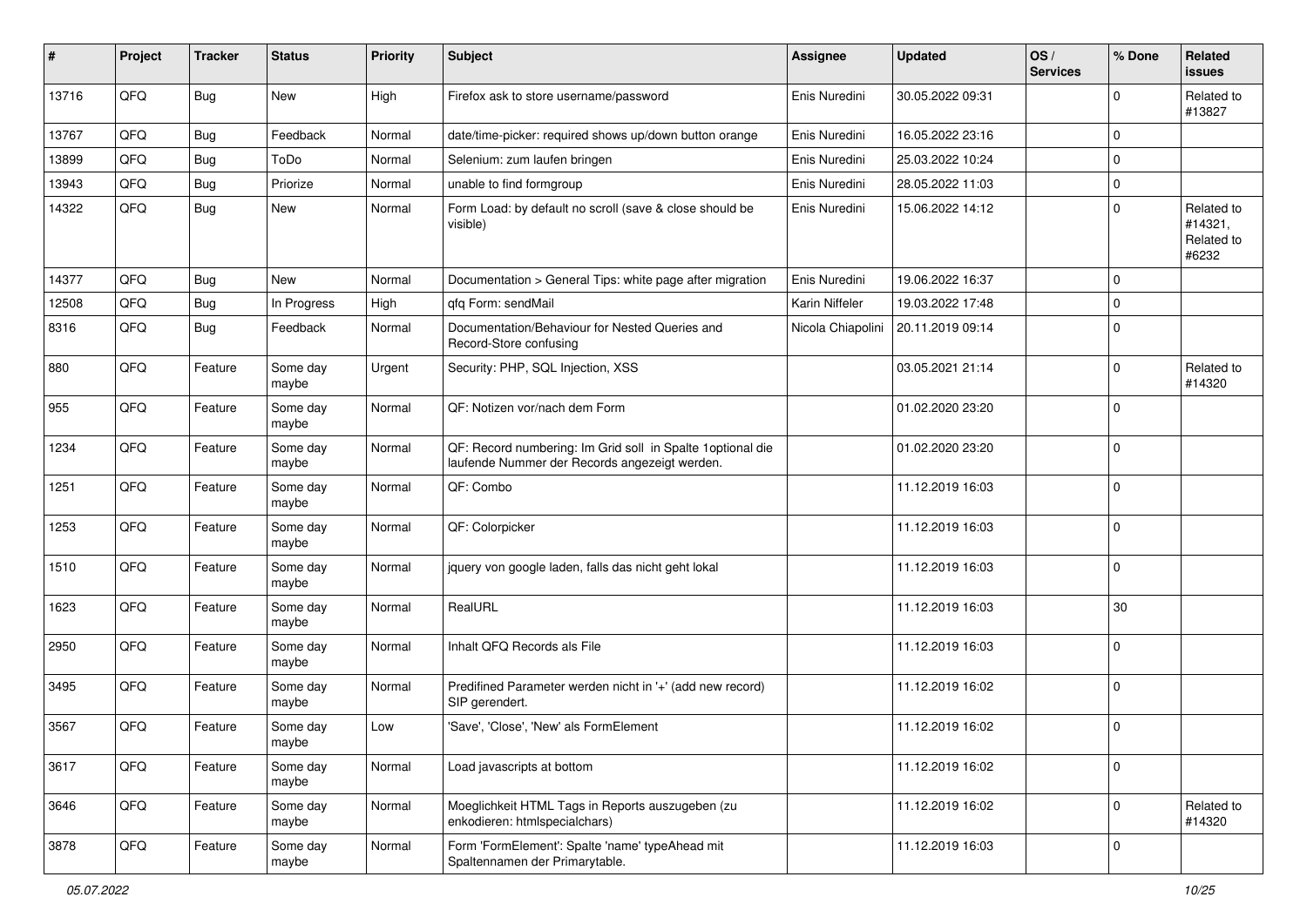| $\vert$ # | Project | <b>Tracker</b> | <b>Status</b>     | <b>Priority</b> | <b>Subject</b>                                                                                                                                                | Assignee | <b>Updated</b>   | OS/<br><b>Services</b> | % Done      | Related<br><b>issues</b>                    |
|-----------|---------|----------------|-------------------|-----------------|---------------------------------------------------------------------------------------------------------------------------------------------------------------|----------|------------------|------------------------|-------------|---------------------------------------------|
| 3879      | QFQ     | Feature        | Some day<br>maybe | Normal          | Form 'FormElement': Beim Feld 'name' rechts in der Notiz<br>einen Link einblenden - a) aktuelle Definition anzeigen, b)<br>Spalte in der Tabelle anlegen      |          | 11.12.2019 16:03 |                        | $\mathbf 0$ |                                             |
| 3880      | QFQ     | Feature        | Some day<br>maybe | Normal          | Form 'Form': anlegen einer Tabelle                                                                                                                            |          | 14.01.2021 10:12 |                        | $\mathsf 0$ |                                             |
| 4027      | QFQ     | Feature        | Some day<br>maybe | Normal          | Missing: orange 'check' / 'bullet'                                                                                                                            |          | 11.12.2019 16:03 |                        | $\Omega$    |                                             |
| 4194      | QFQ     | Feature        | In Progress       | Normal          | Bootstrap 4 ist jetzt offiziel                                                                                                                                |          | 03.05.2021 20:47 |                        | $\mathbf 0$ | Related to<br>#10114                        |
| 4433      | QFQ     | Feature        | Some day<br>maybe | Normal          | Log when SIP will be destroyed by QFQ for any (security)<br>reason                                                                                            |          | 01.02.2020 23:20 |                        | $\mathbf 0$ | Related to<br>#4432,<br>Related to<br>#5458 |
| 4435      | QFQ     | Feature        | Some day<br>maybe | Normal          | Report: striptags - specify allowed tags                                                                                                                      |          | 01.02.2020 23:20 |                        | $\mathbf 0$ |                                             |
| 4439      | QFQ     | Feature        | Some day<br>maybe | Normal          | Log: report all actions fired by an FE Element, incl. the<br>original directive (slaveld, sqllnsert, )                                                        |          | 01.02.2020 23:20 |                        | $\Omega$    | Related to<br>#4432.<br>Related to<br>#5458 |
| 4440      | QFQ     | Feature        | Some day<br>maybe | Normal          | Manual.rst: explain how to. expand PHP Session to 4h                                                                                                          |          | 11.12.2019 16:02 |                        | $\mathbf 0$ |                                             |
| 4442      | QFQ     | Feature        | Some day<br>maybe | Normal          | Special Column Name: _link - new symbol G (Glyph) to<br>choose any available symbol                                                                           |          | 11.12.2019 16:02 |                        | $\mathbf 0$ |                                             |
| 4443      | QFQ     | Feature        | Some day<br>maybe | Normal          | Form: multiple secondary tables                                                                                                                               |          | 01.02.2020 23:20 |                        | $\mathbf 0$ |                                             |
| 4444      | QFQ     | Feature        | Some day<br>maybe | Normal          | FE.type=upload: detect mime type                                                                                                                              |          | 11.12.2019 16:02 |                        | $\mathsf 0$ | Related to<br>#4303                         |
| 4445      | QFQ     | Feature        | Some day<br>maybe | Normal          | template group: Option to simulate fieldset                                                                                                                   |          | 28.06.2021 14:11 |                        | $\mathbf 0$ |                                             |
| 4446      | QFQ     | Feature        | Some day<br>maybe | Normal          | New FE get same feldContainerId as last modifed FE                                                                                                            |          | 01.02.2020 23:20 |                        | $\mathbf 0$ |                                             |
| 4536      | QFQ     | Feature        | Some day<br>maybe | Normal          | FE upload: problem with delete if mutliple uploads an<br>FE.name="                                                                                            |          | 01.02.2020 23:20 |                        | $\mathbf 0$ |                                             |
| 4551      | QFQ     | Feature        | Some day<br>maybe | Normal          | Set 'pills' via dynamicUpdate to show/hide/disabled                                                                                                           |          | 01.02.2020 23:20 |                        | $\mathsf 0$ | Related to<br>#3752                         |
| 4626      | QFQ     | Feature        | Some day<br>maybe | Normal          | Mobile View: 'classBody=qfq-form-right' makes no sense                                                                                                        |          | 01.02.2020 23:20 |                        | $\Omega$    |                                             |
| 4627      | QFQ     | Feature        | Some day<br>maybe | Normal          | dbupdate: all tables - check 'create', 'modified' if it is possible<br>to change to default 'CURRENT_TIMESTAMP' and modified<br>'ON UPDATE CURRENT_TIMESTAMP' |          | 01.02.2020 23:20 |                        | $\mathbf 0$ |                                             |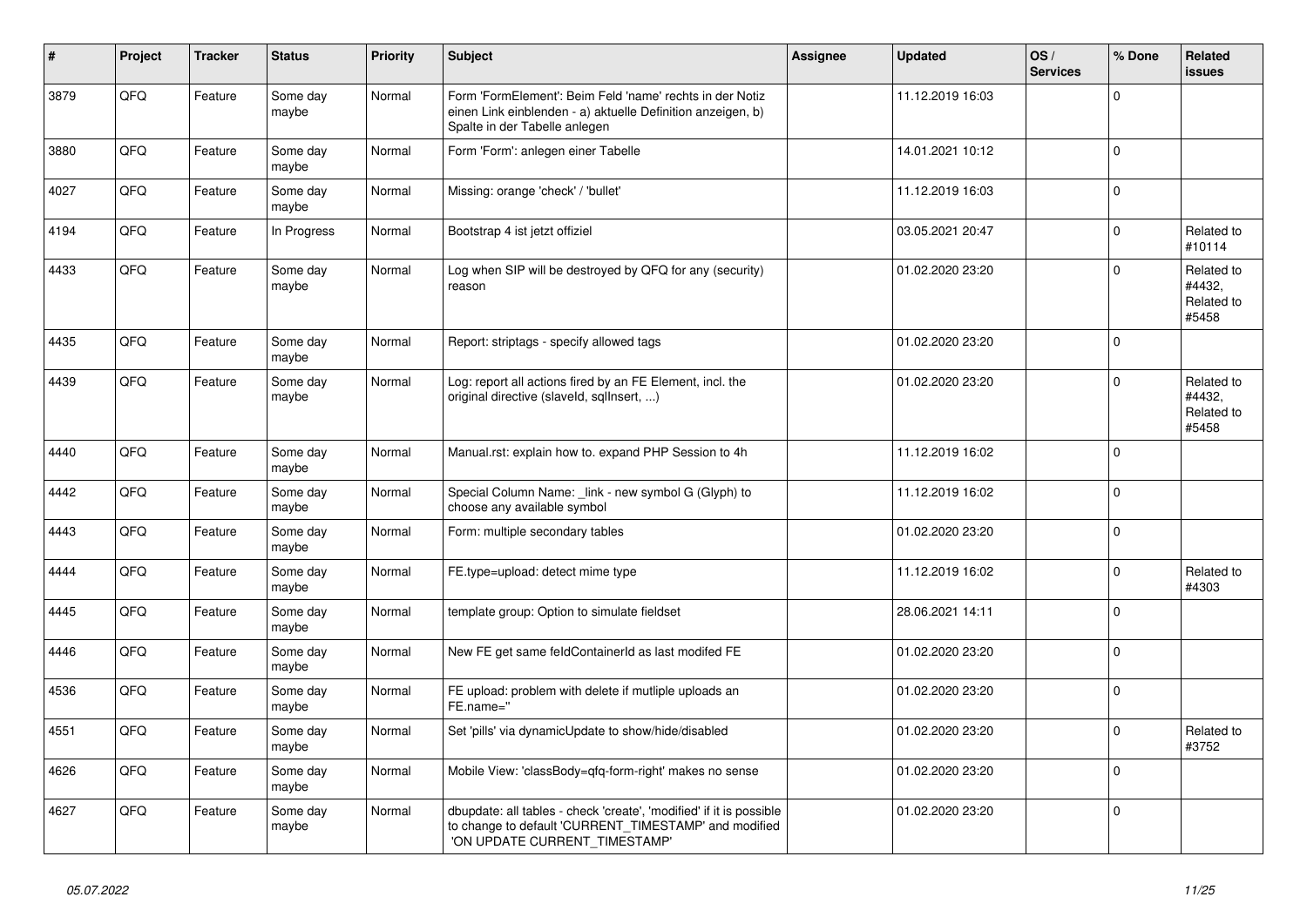| $\vert$ # | Project | <b>Tracker</b> | <b>Status</b>     | <b>Priority</b> | <b>Subject</b>                                                                        | Assignee | <b>Updated</b>   | OS/<br><b>Services</b> | % Done       | Related<br>issues    |
|-----------|---------|----------------|-------------------|-----------------|---------------------------------------------------------------------------------------|----------|------------------|------------------------|--------------|----------------------|
| 4640      | QFQ     | Feature        | Some day<br>maybe | Normal          | Rename System Forms                                                                   |          | 01.02.2020 23:20 |                        | $\Omega$     |                      |
| 4719      | QFQ     | Feature        | Some day<br>maybe | Normal          | Custom Message in Client in case of 'Browser tab close,<br>modification will be lost' |          | 01.02.2020 23:20 |                        | $\Omega$     |                      |
| 4816      | QFQ     | Feature        | Some day<br>maybe | Normal          | Templates for QFQ Reports (Tables, Radios, )                                          |          | 01.02.2020 23:20 |                        | $\Omega$     |                      |
| 4974      | QFQ     | Feature        | Some day<br>maybe | Normal          | Long polling - inform all listening clients of changes                                |          | 11.12.2019 16:02 |                        | $\Omega$     |                      |
| 5129      | QFQ     | Feature        | Some day<br>maybe | Normal          | Reports: SQL fuer x Achse und y Achse                                                 |          | 11.12.2019 16:02 |                        | $\Omega$     |                      |
| 5160      | QFQ     | Feature        | Some day<br>maybe | Normal          | QFQ collaborative / together.js, ShareJS, y-js, collaborative,                        |          | 11.12.2019 16:02 |                        | $\mathbf 0$  |                      |
| 5342      | QFQ     | Feature        | Some day<br>maybe | Normal          | link - with HTML Attributes                                                           |          | 01.02.2020 23:20 |                        | 0            | Related to<br>#14077 |
| 5452      | QFQ     | Feature        | Some day<br>maybe | Normal          | Thumbnails from PDF: bad quality                                                      |          | 01.02.2020 23:20 |                        | $\Omega$     |                      |
| 5455      | QFQ     | Feature        | Some day<br>maybe | Normal          | Mail Redirects grld abhaengig                                                         |          | 01.02.2020 23:20 |                        | $\Omega$     |                      |
| 5783      | QFQ     | Feature        | Some day<br>maybe | Normal          | <b>BPMN View/Edit</b>                                                                 |          | 11.12.2019 16:02 |                        | $\mathbf 0$  |                      |
| 5805      | QFQ     | Feature        | Some day<br>maybe | Normal          | TypeAHead SQL value instead of key stored                                             |          | 01.02.2020 23:19 |                        | $\Omega$     | Related to<br>#5444  |
| 5850      | QFQ     | Feature        | Some day<br>maybe | Normal          | Deployment: In QFQ Doc best practice fuer zeitgemaesses<br>Deployment beschreiben     |          | 01.02.2020 23:20 |                        | $\Omega$     |                      |
| 5851      | QFQ     | Feature        | Some day<br>maybe | Normal          | Queue System implementieren: MQTT, RabbitMQ                                           |          | 01.02.2020 23:20 |                        | $\mathbf 0$  | Related to<br>#5715  |
| 5892      | QFQ     | Feature        | Some day<br>maybe | Normal          | QFQ should use T3 API to manipulate FE GROUP<br>membership                            |          | 01.02.2020 23:20 |                        | $\mathbf 0$  |                      |
| 5893      | QFQ     | Feature        | Some day<br>maybe | Normal          | Edit on double-click                                                                  |          | 01.02.2020 23:19 |                        | $\Omega$     | Related to<br>#5894  |
| 5895      | QFQ     | Feature        | Some day<br>maybe | Normal          | Tutorial: List of all QFQ Features                                                    |          | 01.02.2020 23:19 |                        | $\Omega$     |                      |
| 5923      | QFQ     | Feature        | Some day<br>maybe | Normal          | fillStoreSystemBySqlLate                                                              |          | 01.02.2020 23:19 |                        | $\mathbf{0}$ |                      |
| 6083      | QFQ     | Feature        | Some day<br>maybe | Normal          | Dynamic Update: Value Check via SQL                                                   |          | 11.12.2019 16:02 |                        | $\Omega$     |                      |
| 6084      | QFQ     | Feature        | Some day<br>maybe | Normal          | New escape type: 'D' - convert date                                                   |          | 01.02.2020 23:19 |                        | $\Omega$     |                      |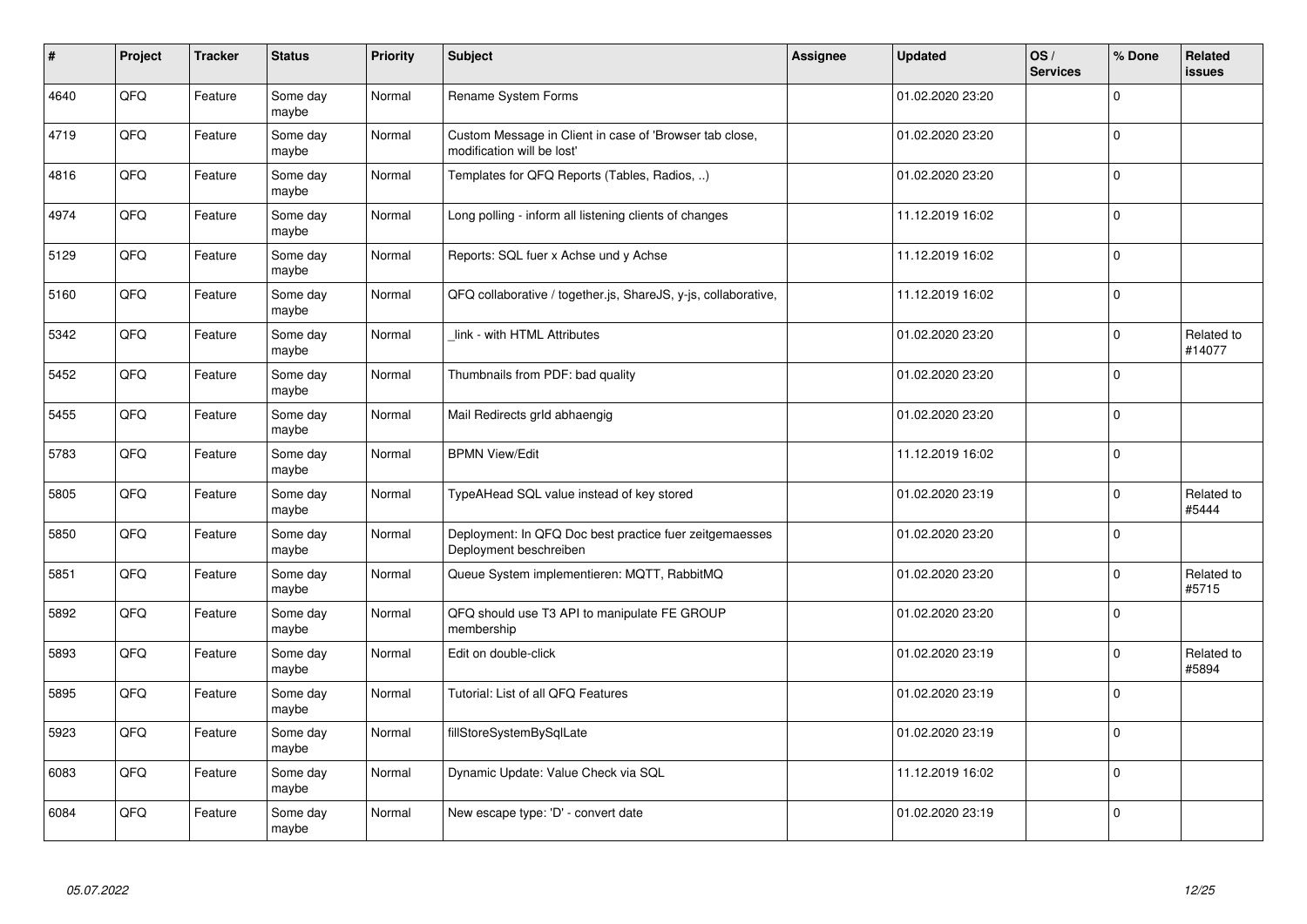| #     | Project | <b>Tracker</b> | <b>Status</b>     | <b>Priority</b> | <b>Subject</b>                                                                   | <b>Assignee</b> | <b>Updated</b>   | OS/<br><b>Services</b> | % Done         | Related<br>issues                           |
|-------|---------|----------------|-------------------|-----------------|----------------------------------------------------------------------------------|-----------------|------------------|------------------------|----------------|---------------------------------------------|
| 6288  | QFQ     | Feature        | Some day<br>maybe | Normal          | Best Practice: Erklaeren wie man ein Formular ganz in<br>'weiss' erstellen kann  |                 | 11.12.2019 16:02 |                        | $\mathbf 0$    |                                             |
| 6299  | QFQ     | Feature        | Some day<br>maybe | Normal          | Attack detection: log table with invalid SIP access                              |                 | 11.12.2019 16:02 |                        | $\Omega$       | Related to<br>#3947                         |
| 6515  | QFQ     | Feature        | Some day<br>maybe | Normal          | Formular: Felder dynamisch ein/ausblenden                                        |                 | 11.12.2019 16:02 |                        | $\Omega$       |                                             |
| 6704  | QFQ     | Feature        | Some day<br>maybe | Normal          | Upload Mode: Bilder in Notizen rechts sollen aktuellen<br>Upload repräsentieren. |                 | 01.02.2020 23:19 |                        | $\Omega$       | Related to<br>#3264                         |
| 6992  | QFQ     | Feature        | Some day<br>maybe | Normal          | DB exception: Syntax Highlight                                                   |                 | 11.12.2019 16:01 |                        | $\Omega$       | Related to<br>#5450                         |
| 7100  | QFQ     | Feature        | Some day<br>maybe | Normal          | Download: log access, max downloads, time limit                                  |                 | 01.02.2020 23:19 |                        | $\Omega$       |                                             |
| 7104  | QFQ     | Feature        | Some day<br>maybe | Normal          | Manual: hint about escaping if '\r' appears in mail body                         |                 | 11.12.2019 16:01 |                        | $\Omega$       |                                             |
| 7105  | QFQ     | Feature        | Some day<br>maybe | Normal          | Beispiel wie man in einer zweiten Tabelle speichert.                             |                 | 11.12.2019 16:01 |                        | $\mathbf 0$    |                                             |
| 7106  | QFQ     | Feature        | Some day<br>maybe | Normal          | Beispiel Nummerierung von Rows in Report                                         |                 | 11.12.2019 16:01 |                        | $\mathbf 0$    |                                             |
| 7108  | QFQ     | Feature        | Some day<br>maybe | Normal          | QFQ Wrap Elements                                                                |                 | 11.12.2019 16:01 |                        | $\Omega$       |                                             |
| 7229  | QFQ     | Feature        | Some day<br>maybe | Normal          | New FormElement.type: Button                                                     |                 | 01.02.2021 12:32 |                        | $\Omega$       |                                             |
| 7278  | QFQ     | Feature        | Some day<br>maybe | Normal          | Form: Wert vordefinieren der immer gesetzt wird                                  |                 | 02.05.2021 09:27 |                        | $\mathbf 0$    |                                             |
| 7921  | QFQ     | Feature        | Some day<br>maybe | Normal          | Rest API Export: URL kuerzer machen                                              |                 | 01.02.2020 23:19 |                        | $\Omega$       |                                             |
| 8056  | QFQ     | Feature        | Some day<br>maybe | Normal          | Termin Organisation (Reservation)                                                |                 | 01.02.2020 23:19 |                        | $\Omega$       | Related to<br>#8658                         |
| 9853  | QFQ     | Feature        | <b>New</b>        | Normal          | Check das SQL / QFQ / Mail Logfile geschrieben wird                              |                 | 09.01.2020 11:15 |                        | $\mathbf 0$    |                                             |
| 10114 | QFQ     | Feature        | New               | High            | Symbol (Link): 'G:' (Glyphicon) replaced by 'i:' (icon)                          |                 | 07.12.2021 17:19 |                        | $\Omega$       | Related to<br>#3797,<br>Related to<br>#4194 |
| 10345 | QFQ     | Feature        | New               | Normal          | Templates - Patterns QFQ Style                                                   |                 | 03.05.2021 21:01 |                        | 0              | Related to<br>#10713                        |
| 10384 | QFQ     | Feature        | New               | Normal          | Parameter Exchange QFQ Instances                                                 |                 | 07.05.2020 09:38 |                        | $\mathbf 0$    |                                             |
| 10738 | QFQ     | Feature        | Some day<br>maybe | Normal          | CORS headers for external API requests                                           |                 | 10.06.2020 14:00 |                        | 0              |                                             |
| 10763 | QFG     | Feature        | New               | Normal          | form accessed and submitted despite logout?                                      |                 | 16.06.2020 11:43 |                        | $\overline{0}$ |                                             |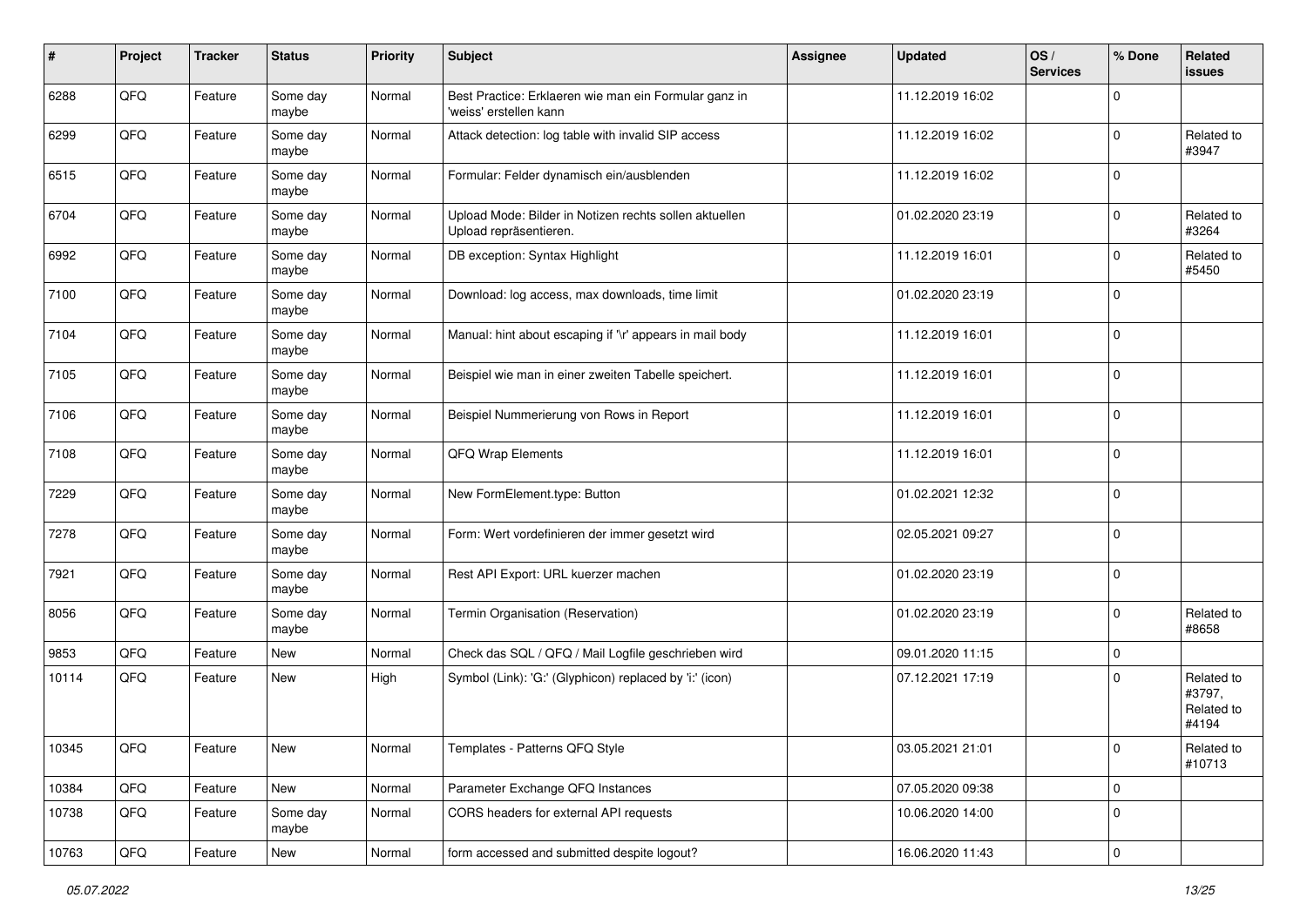| $\vert$ # | Project | <b>Tracker</b> | <b>Status</b>     | <b>Priority</b> | <b>Subject</b>                                                                | Assignee        | <b>Updated</b>   | OS/<br><b>Services</b> | % Done      | Related<br>issues    |
|-----------|---------|----------------|-------------------|-----------------|-------------------------------------------------------------------------------|-----------------|------------------|------------------------|-------------|----------------------|
| 10874     | QFQ     | Feature        | <b>New</b>        | Normal          | Erstellen eines Foreign Keys in der Tabelle "FormElement"                     |                 | 13.07.2020 10:11 |                        | $\Omega$    |                      |
| 11534     | QFQ     | Feature        | New               | Normal          | Report: Action on selected rows - Table batchprocessing<br>feature            |                 | 18.11.2020 08:15 |                        | $\Omega$    |                      |
| 11535     | QFQ     | Feature        | <b>New</b>        | Normal          | Ability to create SQL columns in frontend QFQ forms                           |                 | 17.11.2020 12:11 |                        | $\Omega$    |                      |
| 11716     | QFQ     | Feature        | <b>New</b>        | Normal          | Form an beliebiger Stelle im Report anzeigen                                  |                 | 09.12.2020 09:47 |                        | $\Omega$    |                      |
| 11850     | QFQ     | Feature        | New               | Urgent          | Wizard Form: basierend auf einer Tabelle eine Form<br>anlegen.                |                 | 03.05.2021 21:12 |                        | $\mathbf 0$ | Blocked by<br>#8082  |
| 12038     | QFQ     | Feature        | New               | Normal          | a) STORE_VAR: filenameOnlyStripUniq, b) SP:<br>QSTRIPUNIQ()                   |                 | 17.02.2021 23:55 |                        | $\Omega$    |                      |
| 12039     | QFQ     | Feature        | <b>New</b>        | Normal          | Missing htmlSpecialChar() in pre processing on form submit                    |                 | 18.02.2021 00:09 |                        | $\Omega$    | Related to<br>#14320 |
| 12135     | QFQ     | Feature        | <b>New</b>        | Normal          | Subrecord: Notiz                                                              |                 | 24.04.2021 16:58 |                        | $\mathbf 0$ |                      |
| 12156     | QFQ     | Feature        | <b>New</b>        | Normal          | Form: Optional disable 'leave page'                                           |                 | 03.05.2021 20:45 |                        | $\Omega$    |                      |
| 14185     | QFQ     | Feature        | New               | Normal          | External/Autocron.php - better suitable directory                             | Support: System | 28.05.2022 11:03 |                        | $\mathbf 0$ |                      |
| 3415      | QFQ     | Feature        | Some day<br>maybe | Normal          | FE Login Box Templatefile                                                     | Benjamin Baer   | 11.12.2019 16:02 |                        | $\mathbf 0$ |                      |
| 3692      | QFQ     | Feature        | Some day<br>maybe | Normal          | QFQ Webseite                                                                  | Benjamin Baer   | 11.12.2019 16:02 |                        | $\Omega$    | Related to<br>#5033  |
| 4420      | QFQ     | Feature        | Some day<br>maybe | Normal          | Client: Local Storage - store the changes of a form, local in<br>the browser. | Benjamin Baer   | 11.12.2019 16:02 |                        | $\Omega$    |                      |
| 5024      | QFQ     | Feature        | Some day<br>maybe | Normal          | Fabric: Generate PDF with edits                                               | Benjamin Baer   | 01.02.2020 23:20 |                        | $\Omega$    | Related to<br>#10704 |
| 5366      | QFQ     | Feature        | Priorize          | Normal          | Saving with keyboard shortcuts                                                | Benjamin Baer   | 21.03.2022 09:47 |                        | $\Omega$    |                      |
| 5389      | QFQ     | Feature        | Some day<br>maybe | Normal          | QFQ Design: Multline label / note                                             | Benjamin Baer   | 01.02.2020 23:19 |                        | $\Omega$    |                      |
| 5562      | QFQ     | Feature        | Priorize          | Normal          | Drag'n'Drop fuer Uploads                                                      | Benjamin Baer   | 21.03.2022 09:52 |                        | $\Omega$    | Related to<br>#9706  |
| 6224      | QFQ     | Feature        | Priorize          | Normal          | Dynamic update: fade in/out fields                                            | Benjamin Baer   | 21.03.2022 09:50 |                        | $\mathbf 0$ |                      |
| 6801      | QFQ     | Feature        | Priorize          | Normal          | Fabric: Maximize / FullIscreen                                                | Benjamin Baer   | 21.03.2022 09:56 |                        | $\Omega$    |                      |
| 6870      | QFQ     | Feature        | Priorize          | Normal          | Click on '_link' triggers an API call                                         | Benjamin Baer   | 03.01.2022 08:25 |                        | $\Omega$    |                      |
| 6970      | QFQ     | Feature        | Some day<br>maybe | Normal          | tablesorter: default fuer 'sortReset' aendern von 'Ctrl' zu 'Alt'             | Benjamin Baer   | 01.02.2020 23:21 |                        | $\Omega$    |                      |
| 6972      | QFQ     | Feature        | Some day<br>maybe | Normal          | Fabric Clipboard / cross browser tab                                          | Benjamin Baer   | 01.02.2020 23:21 |                        | $\mathbf 0$ |                      |
| 7602      | QFQ     | Feature        | ToDo              | High            | Multi Select: with checkboxes                                                 | Benjamin Baer   | 22.03.2022 09:07 |                        | $\Omega$    |                      |
| 7730      | QFQ     | Feature        | Priorize          | Normal          | SELECT Box: title in between                                                  | Benjamin Baer   | 01.02.2020 23:22 |                        | $\Omega$    |                      |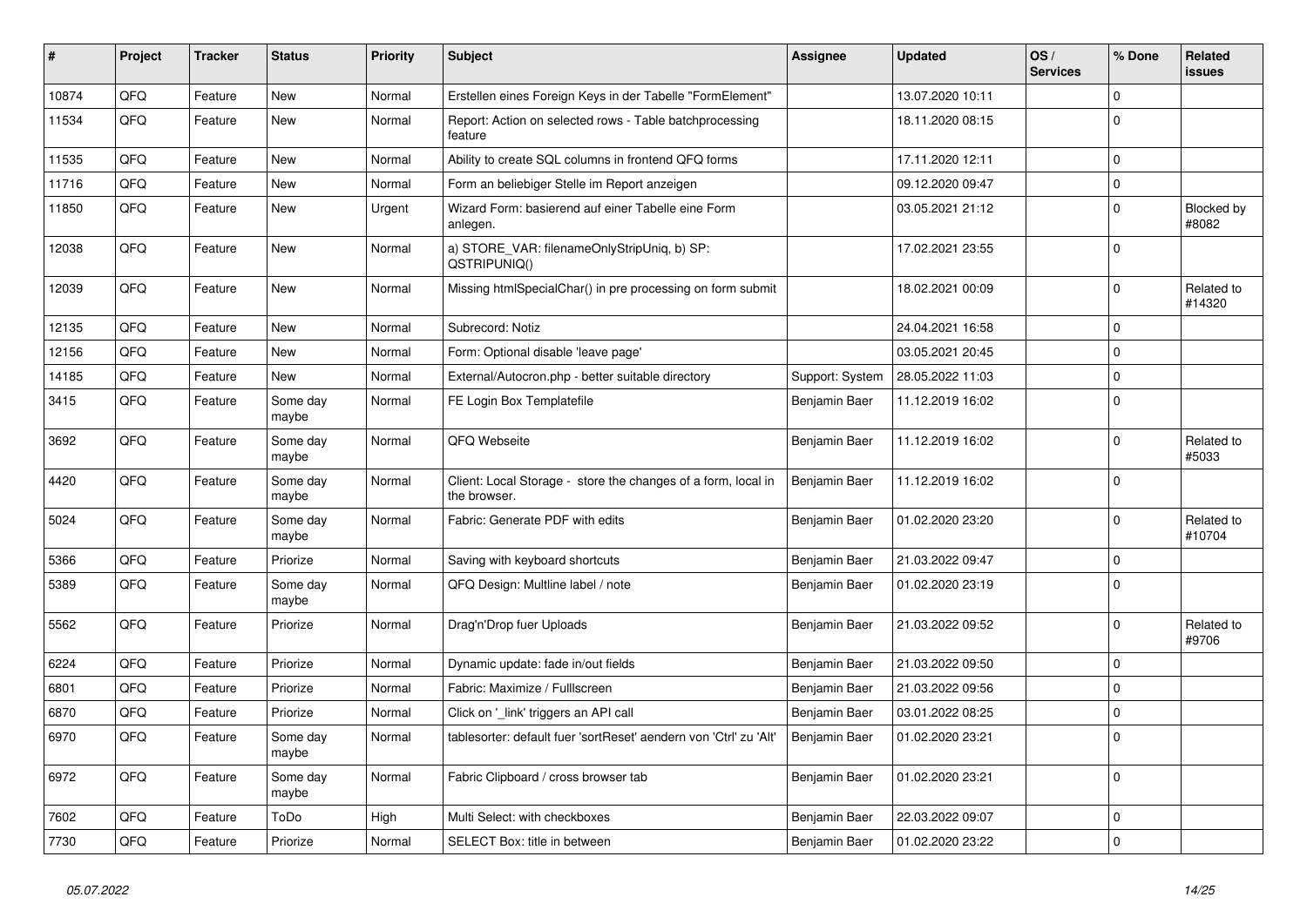| ∦     | Project | <b>Tracker</b> | <b>Status</b>     | <b>Priority</b> | Subject                                                                                                            | <b>Assignee</b> | <b>Updated</b>   | OS/<br><b>Services</b> | % Done      | Related<br>issues                                                      |
|-------|---------|----------------|-------------------|-----------------|--------------------------------------------------------------------------------------------------------------------|-----------------|------------------|------------------------|-------------|------------------------------------------------------------------------|
| 7732  | QFQ     | Feature        | Some day<br>maybe | Normal          | Javascript: Lazy Loading der add on libs                                                                           | Benjamin Baer   | 08.06.2022 10:38 |                        | $\mathbf 0$ | Related to<br>#12611,<br>Related to<br>#12490,<br>Related to<br>#10013 |
| 7965  | QFQ     | Feature        | Priorize          | Normal          | Input type 'text' with visual format - currency                                                                    | Benjamin Baer   | 03.01.2022 07:45 |                        | $\mathbf 0$ |                                                                        |
| 8522  | QFQ     | Feature        | Some day<br>maybe | Normal          | build QFQ - npm warnings                                                                                           | Benjamin Baer   | 01.02.2020 23:19 |                        | 50          |                                                                        |
| 9130  | QFQ     | Feature        | Some day<br>maybe | Normal          | tablesorter: Automatic Row numbering / Zeilenummer                                                                 | Benjamin Baer   | 01.02.2020 23:22 |                        | $\mathbf 0$ |                                                                        |
| 9135  | QFQ     | Feature        | Priorize          | Normal          | Progress Bar generic / replace old hourglass download<br>popup                                                     | Benjamin Baer   | 03.01.2022 07:43 |                        | $\pmb{0}$   |                                                                        |
| 9548  | QFQ     | Feature        | Feedback          | High            | FormElement: Pattern mismatch - optional report only on<br>focus lost                                              | Benjamin Baer   | 03.05.2021 21:14 |                        | $\mathbf 0$ |                                                                        |
| 10003 | QFQ     | Feature        | Priorize          | Normal          | fieldset: stronger visualize group                                                                                 | Benjamin Baer   | 12.02.2020 08:13 |                        | $\mathbf 0$ |                                                                        |
| 12476 | QFQ     | Feature        | New               | Normal          | clearMe: a) should trigger 'dirty', b) sticky on textarea resize                                                   | Benjamin Baer   | 04.01.2022 08:40 |                        | $\mathbf 0$ | Related to<br>#9528                                                    |
| 12490 | QFQ     | Feature        | New               | Normal          | Loading Plugins in QFQ - see what tinymce does. (lazy<br>loading)                                                  | Benjamin Baer   | 08.06.2022 10:37 |                        | $\mathbf 0$ | Related to<br>#12611,<br>Related to<br>#10013,<br>Related to<br>#7732  |
| 12556 | QFQ     | Feature        | New               | Normal          | Pills Title: colored = static or dynamic on allrequiredgiven                                                       | Benjamin Baer   | 19.03.2022 17:49 |                        | $\mathbf 0$ |                                                                        |
| 1635  | QFQ     | Feature        | Some day<br>maybe | Normal          | QFQ Extension content record: weitere Optionen<br>einblenden.                                                      | Carsten Rose    | 11.12.2019 16:03 |                        | $\mathbf 0$ |                                                                        |
| 1946  | QFQ     | Feature        | Some day<br>maybe | Normal          | Kontrolle ob der ReadOnly Modus bei den<br>Formularelementen korrekt implementiert ist                             | Carsten Rose    | 11.12.2019 16:03 |                        | $\mathbf 0$ |                                                                        |
| 2084  | QFQ     | Feature        | Some day<br>maybe | Normal          | Mailto mit encryption: Subrecord                                                                                   | Carsten Rose    | 11.12.2019 16:03 |                        | $\mathbf 0$ | Related to<br>#2082                                                    |
| 2361  | QFQ     | Feature        | New               | Normal          | Logging wer/wann/wo welches Formular aufgerufen hat                                                                | Carsten Rose    | 11.12.2019 16:15 |                        | 0           | Related to<br>#4432,<br>Related to<br>#7480                            |
| 2995  | QFQ     | Feature        | Some day<br>maybe | Normal          | Dropdown JQuery Plugin: 'chosen' - Moeglichkeit um Select<br>Listen mehr Funktion zu geben. Kein Bootstrap noetig. | Carsten Rose    | 11.12.2019 16:03 |                        | $\mathbf 0$ |                                                                        |
| 3216  | QFQ     | Feature        | Some day<br>maybe | Normal          | dynamic update für checkbox label2                                                                                 | Carsten Rose    | 11.12.2019 16:03 |                        | $\mathbf 0$ | Related to<br>#2081                                                    |
| 3267  | QFQ     | Feature        | Some day<br>maybe | Normal          | 2 Forms auf einer Seite: real + Read only                                                                          | Carsten Rose    | 11.12.2019 16:03 |                        | 0           |                                                                        |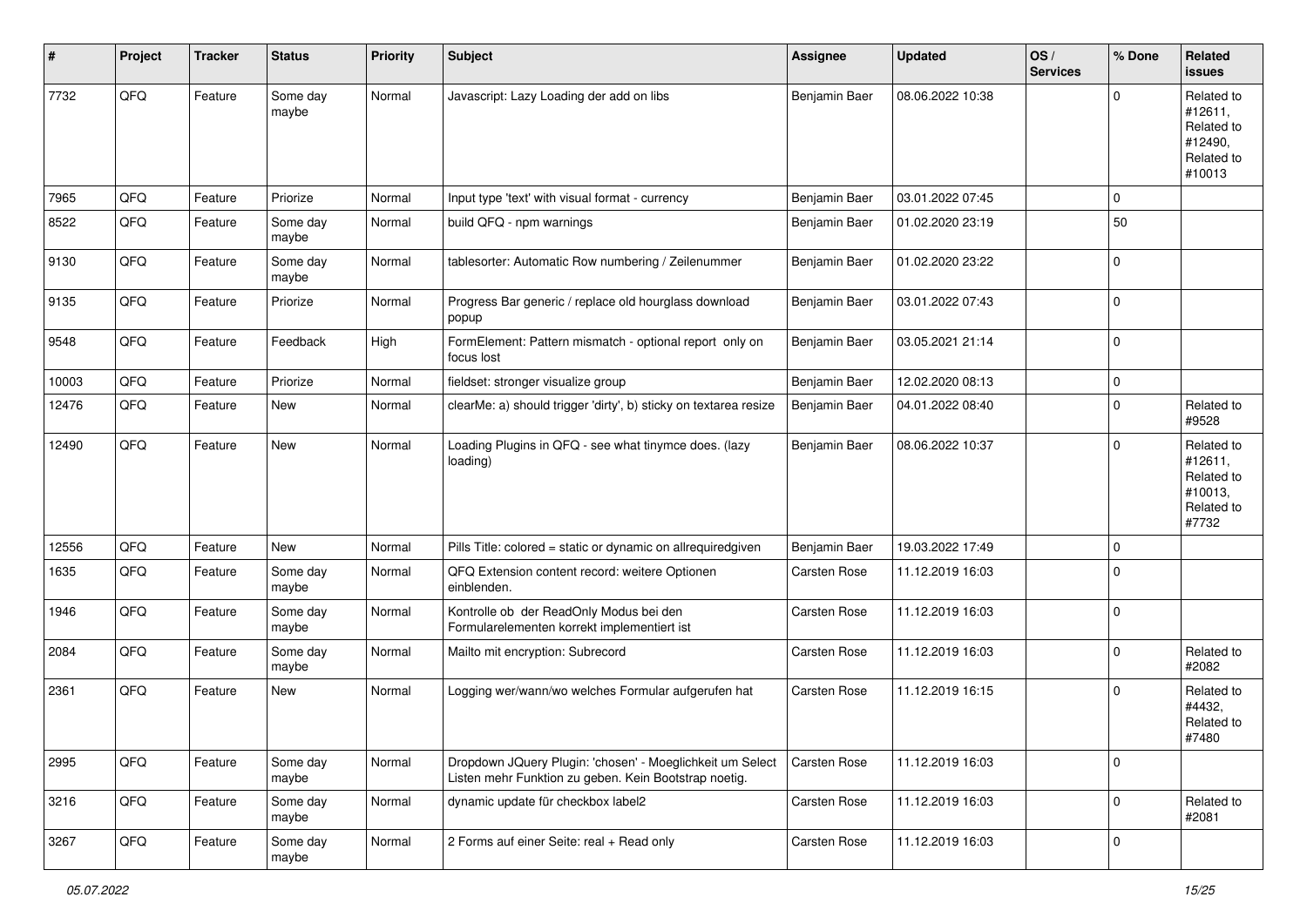| $\sharp$ | Project | <b>Tracker</b> | <b>Status</b>     | <b>Priority</b> | <b>Subject</b>                                                                                                                               | <b>Assignee</b>     | <b>Updated</b>   | OS/<br><b>Services</b> | % Done      | Related<br><b>issues</b>                    |
|----------|---------|----------------|-------------------|-----------------|----------------------------------------------------------------------------------------------------------------------------------------------|---------------------|------------------|------------------------|-------------|---------------------------------------------|
| 3273     | QFQ     | Feature        | Some day<br>maybe | Low             | Dirty Flag in Form                                                                                                                           | Carsten Rose        | 11.12.2019 16:02 |                        | $\mathbf 0$ |                                             |
| 3285     | QFQ     | Feature        | Some day<br>maybe | Normal          | Zeichenlimit pro Feld: textarea / editor                                                                                                     | <b>Carsten Rose</b> | 11.12.2019 16:02 |                        | $\mathbf 0$ |                                             |
| 3291     | QFQ     | Feature        | Some day<br>maybe | Normal          | AutoCron websiteToken                                                                                                                        | Carsten Rose        | 11.12.2019 16:02 |                        | $\mathbf 0$ | Related to<br>#4250                         |
| 3331     | QFQ     | Feature        | Some day<br>maybe | Normal          | Default Tooltip fuer _page? Links: mit Form und Record ID                                                                                    | Carsten Rose        | 11.12.2019 16:02 |                        | $\mathbf 0$ |                                             |
| 3332     | QFQ     | Feature        | Some day<br>maybe | Normal          | Uploads: Thumbnails, Details zum hochgeladenen File                                                                                          | <b>Carsten Rose</b> | 11.12.2019 16:02 |                        | $\mathbf 0$ | Related to<br>#3264,<br>Related to<br>#5333 |
| 3350     | QFQ     | Feature        | Some day<br>maybe | Normal          | FormEditor: Hilfetext hinter 'checktype'                                                                                                     | Carsten Rose        | 11.12.2019 16:02 |                        | $\mathbf 0$ |                                             |
| 3385     | QFQ     | Feature        | Some day<br>maybe | Normal          | templateGroup: insert/update/delete non primary records                                                                                      | Carsten Rose        | 11.12.2019 16:02 |                        | $\mathbf 0$ |                                             |
| 3402     | QFQ     | Feature        | Some day<br>maybe | Normal          | Syntax Highlighting via CodeMirror                                                                                                           | Carsten Rose        | 11.12.2019 16:02 |                        | 100         | Related to<br>#3207                         |
| 3432     | QFQ     | Feature        | New               | Normal          | subrecord: dynamicUpdate                                                                                                                     | <b>Carsten Rose</b> | 11.06.2020 21:10 |                        | $\mathbf 0$ | Related to<br>#5691                         |
| 3457     | QFQ     | Feature        | Some day<br>maybe | Normal          | LDAP: concat multi values to one single entry                                                                                                | Carsten Rose        | 11.12.2019 16:02 |                        | $\mathbf 0$ |                                             |
| 3458     | QFQ     | Feature        | Some day<br>maybe | Normal          | Display 'Edit Form Element'-Checkbox on form: should<br>depend on FE Group                                                                   | Carsten Rose        | 11.12.2019 16:02 |                        | $\mathbf 0$ | Related to<br>#3447                         |
| 3504     | QFQ     | Feature        | New               | Normal          | Logging: welche Action FEs werden wann wie ausgefuehrt                                                                                       | Carsten Rose        | 01.02.2020 23:21 |                        | $\mathbf 0$ | Related to<br>#5458,<br>Related to<br>#4092 |
| 3537     | QFQ     | Feature        | Some day<br>maybe | Low             | SHOW COLUMNS FROM tableName - Extend '{{!'<br>definition                                                                                     | Carsten Rose        | 11.12.2019 16:02 |                        | $\mathbf 0$ |                                             |
| 3666     | QFQ     | Feature        | Some day<br>maybe | Normal          | a) Performance Messung: mysql_real_escape_string() im<br>Vergleich zu str_replace(), b) doppeltes Aufrufen von<br>mysql_real_escape_string() | Carsten Rose        | 11.12.2019 16:02 |                        | $\mathbf 0$ |                                             |
| 3677     | QFQ     | Feature        | Some day<br>maybe | Normal          | wkhtmltopdf: FE User access prohibited, if client IP changes   Carsten Rose<br>\$TYPO3_CONF_VARS[FE][lockIP]                                 |                     | 11.12.2019 16:02 |                        | $\mathbf 0$ |                                             |
| 3708     | QFO     | Feature        | Some day<br>maybe | Normal          | Form: input - 'specialchars', 'none'  gewisse tags erlauben,<br>andere verbieten                                                             | Carsten Rose        | 11.12.2019 16:02 |                        | $\mathbf 0$ | Related to<br>#14320                        |
| 3727     | QFQ     | Feature        | New               | High            | Security: Session Hijacking erschweren                                                                                                       | Carsten Rose        | 03.05.2021 21:14 |                        | $\mathbf 0$ |                                             |
| 3848     | QFQ     | Feature        | Some day<br>maybe | High            | Antivirus check fuer Upload files in qfq?                                                                                                    | Carsten Rose        | 03.05.2021 21:14 |                        | $\mathbf 0$ | Related to<br>#4131                         |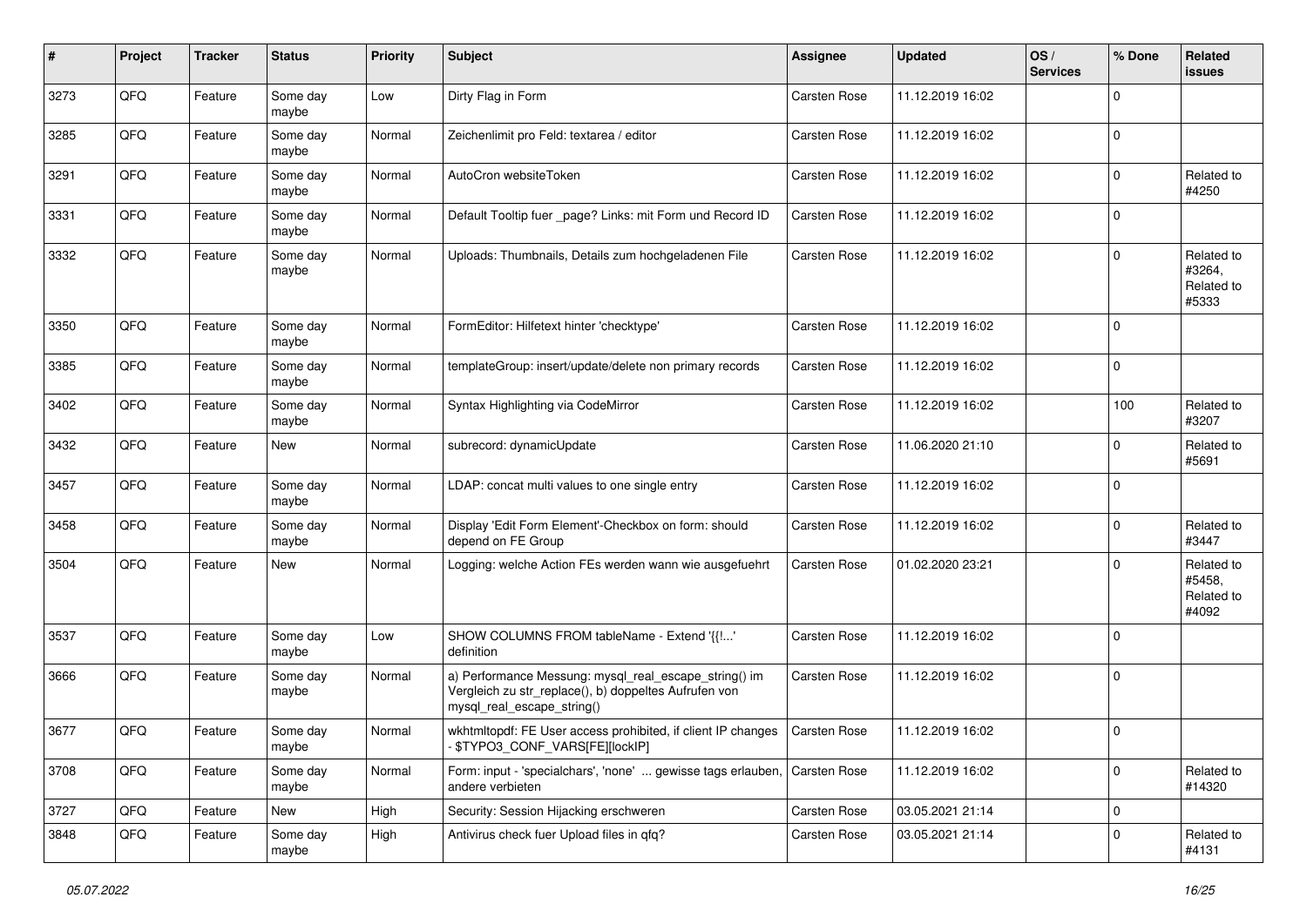| $\pmb{\#}$ | Project | <b>Tracker</b> | <b>Status</b>     | <b>Priority</b> | <b>Subject</b>                                                                                                                      | <b>Assignee</b> | <b>Updated</b>   | OS/<br><b>Services</b> | % Done      | Related<br><b>issues</b>                    |
|------------|---------|----------------|-------------------|-----------------|-------------------------------------------------------------------------------------------------------------------------------------|-----------------|------------------|------------------------|-------------|---------------------------------------------|
| 3867       | QFQ     | Feature        | Priorize          | Normal          | Readonly Formular: Template Groups add/delete<br>ausbeldnen                                                                         | Carsten Rose    | 05.05.2021 22:12 |                        | $\Omega$    |                                             |
| 3877       | QFQ     | Feature        | Some day<br>maybe | Normal          | FormEditor: die Felder die aktuell nicht gebraucht werden<br>nur auf readonly/disabled setzen (nicht ausblenden > das<br>irritiert. | Carsten Rose    | 11.12.2019 16:03 |                        | $\mathbf 0$ |                                             |
| 3900       | QFQ     | Feature        | Some day<br>maybe | Normal          | Extend documentation of 'Copy / Paste'                                                                                              | Carsten Rose    | 11.12.2019 16:03 |                        | $\mathbf 0$ | Related to<br>#3899                         |
| 3905       | QFQ     | Feature        | Some day<br>maybe | Normal          | Documentation: Best Practice anhand eines Online<br>Bewerbungstools                                                                 | Carsten Rose    | 11.12.2019 16:03 |                        | $\Omega$    |                                             |
| 3941       | QFQ     | Feature        | Some day<br>maybe | Normal          | sqlAfter: es sollten mehrere moeglich sein                                                                                          | Carsten Rose    | 11.12.2019 16:03 |                        | $\mathbf 0$ | Related to<br>#3942                         |
| 3942       | QFQ     | Feature        | Some day<br>maybe | Normal          | Action Elemente: neu generierte IDs via FE weitergeben                                                                              | Carsten Rose    | 11.12.2019 16:03 |                        | $\mathbf 0$ | Related to<br>#3941                         |
| 3947       | QFQ     | Feature        | Some day<br>maybe | Normal          | Attack detectect: logout current user                                                                                               | Carsten Rose    | 11.12.2019 16:03 |                        | $\mathbf 0$ | Related to<br>#5458,<br>Related to<br>#6299 |
| 3967       | QFQ     | Feature        | Some day<br>maybe | High            | Report: Checkbox, Radio, Dropdown, Input welches ohne<br>Submit funktioniert - 'Inline-Form'                                        | Carsten Rose    | 03.05.2021 21:14 |                        | $\Omega$    |                                             |
| 3990       | QFQ     | Feature        | Some day<br>maybe | High            | custom class definition: add space automatically                                                                                    | Carsten Rose    | 03.05.2021 21:14 |                        | $\Omega$    |                                             |
| 3991       | QFQ     | Feature        | Some day<br>maybe | Normal          | report: Columnname '_skipWrap' skips 'fbeg', 'fend'                                                                                 | Carsten Rose    | 11.12.2019 16:03 |                        | $\Omega$    |                                             |
| 4018       | QFQ     | Feature        | New               | Normal          | typeahead: long query parameter / answer triggers 'Attack<br>detected' and purges current SIP storage.                              | Carsten Rose    | 29.06.2022 22:46 |                        | $\mathbf 0$ | Related to<br>#9077                         |
| 4023       | QFQ     | Feature        | New               | Normal          | prepared statements - FE action: salveld, sqllnsert,<br>sqlUpdate, sqlDelete, sqlBefore, sqlAfter                                   | Carsten Rose    | 11.12.2019 16:15 |                        | $\mathbf 0$ |                                             |
| 4026       | QFQ     | Feature        | Some day<br>maybe | Normal          | sqlLog.sql: log number of FE.id                                                                                                     | Carsten Rose    | 11.12.2019 16:03 |                        | $\mathbf 0$ | Related to<br>#5458                         |
| 4050       | QFQ     | Feature        | New               | Normal          | sql.log: 1) FormElement ID which causes a specific action,<br>2) Result in the same row.                                            | Carsten Rose    | 15.04.2020 11:35 |                        | $\Omega$    | Related to<br>#5458                         |
| 4082       | QFQ     | Feature        | <b>New</b>        | Normal          | Dynamic Update: modeSql - useful default                                                                                            | Carsten Rose    | 01.02.2020 23:22 |                        | $\mathbf 0$ |                                             |
| 4197       | QFQ     | Feature        | Some day<br>maybe | Normal          | Unit Test fuer JSON Stream von QuickFormQuery.php ><br>doForm()                                                                     | Carsten Rose    | 11.12.2019 16:03 |                        | $\Omega$    |                                             |
| 4250       | QFQ     | Feature        | New               | Normal          | AutoCron in QFQ via PHP                                                                                                             | Carsten Rose    | 01.02.2020 23:21 |                        | $\mathbf 0$ | Related to<br>#3292,<br>Related to<br>#3291 |
| 4258       | QFQ     | Feature        | Some day<br>maybe | High            | System Defaults: Forms                                                                                                              | Carsten Rose    | 03.05.2021 21:14 |                        | $\mathbf 0$ |                                             |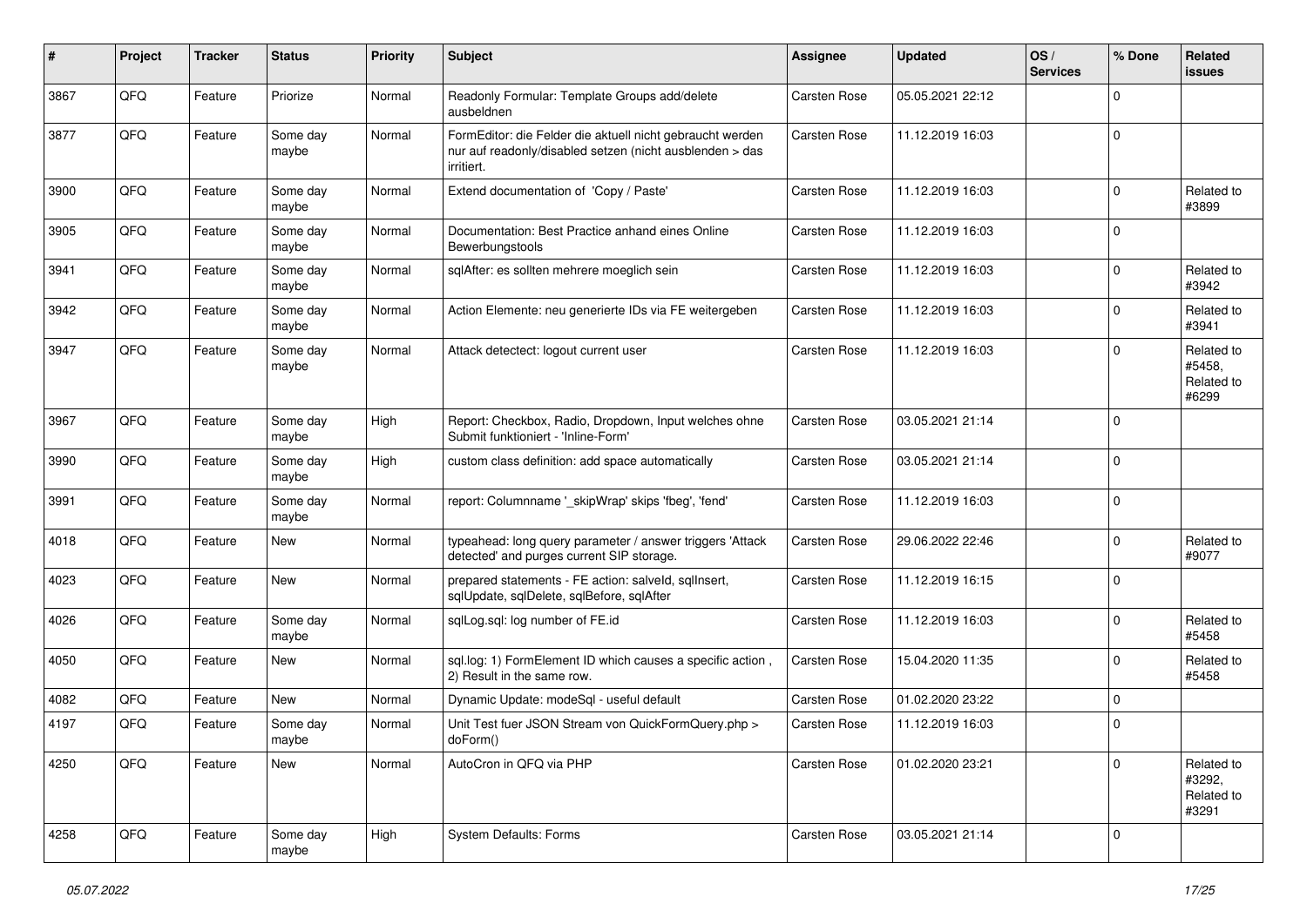| #    | Project | <b>Tracker</b> | <b>Status</b>     | <b>Priority</b> | <b>Subject</b>                                                                                                          | Assignee            | <b>Updated</b>   | OS/<br><b>Services</b> | % Done      | Related<br><b>issues</b> |
|------|---------|----------------|-------------------|-----------------|-------------------------------------------------------------------------------------------------------------------------|---------------------|------------------|------------------------|-------------|--------------------------|
| 4259 | QFQ     | Feature        | Some day<br>maybe | Normal          | Instant trigger a cron job                                                                                              | Carsten Rose        | 11.12.2019 16:03 |                        | $\Omega$    |                          |
| 4330 | QFQ     | Feature        | Some day<br>maybe | Normal          | Error Message: report missing {{ / }} in sqlUpdate, sqlInsert,<br>sglDelete, sglAfter, sglBefore in FE action elements. | Carsten Rose        | 01.02.2020 23:20 |                        | $\Omega$    |                          |
| 4343 | QFQ     | Feature        | Some day<br>maybe | Normal          | Link: Classifier to add 'attributes'                                                                                    | Carsten Rose        | 01.02.2020 23:20 |                        | $\Omega$    | Related to<br>#14077     |
| 4349 | QFQ     | Feature        | Some day<br>maybe | Normal          | link download: downloaded external URL to<br>deliver/concatenate - check mimetipe and handle it correctly               | Carsten Rose        | 11.12.2019 16:02 |                        | $\Omega$    |                          |
| 4365 | QFQ     | Feature        | Some day<br>maybe | Normal          | Multi Language: new way of config                                                                                       | Carsten Rose        | 01.02.2020 23:20 |                        | $\Omega$    |                          |
| 4413 | QFQ     | Feature        | <b>New</b>        | Normal          | fieldset: show/hidden, modeSql, dynamicUpdate                                                                           | Carsten Rose        | 09.02.2022 15:19 |                        | $\mathbf 0$ |                          |
| 4606 | QFQ     | Feature        | Some day<br>maybe | Normal          | link: qualifier to render bootstrap button                                                                              | Carsten Rose        | 01.02.2020 23:19 |                        | $\Omega$    |                          |
| 4650 | QFQ     | Feature        | Some day<br>maybe | Normal          | Convert html to doc/rtf                                                                                                 | Carsten Rose        | 01.02.2020 23:20 |                        | $\mathbf 0$ | Related to<br>#10704     |
| 4652 | QFQ     | Feature        | Some day<br>maybe | Normal          | UZH CD: Weiterleitung auf benutzerdefinierte 403/404 Seite                                                              | <b>Carsten Rose</b> | 01.02.2020 23:20 |                        | $\Omega$    |                          |
| 4757 | QFQ     | Feature        | Some day<br>maybe | Normal          | Test subrecord: download links ok? Links ok?                                                                            | Carsten Rose        | 01.02.2020 23:20 |                        | $\Omega$    |                          |
| 4839 | QFQ     | Feature        | Some day<br>maybe | Normal          | qfq-handle in <head> Abschnitt</head>                                                                                   | Carsten Rose        | 11.12.2019 16:02 |                        | $\mathbf 0$ |                          |
| 4869 | QFQ     | Feature        | Some day<br>maybe | Normal          | Dynamic Update (show, hide, readonly?, required?) for<br><b>Template Group Elements</b>                                 | Carsten Rose        | 01.02.2020 23:19 |                        | $\Omega$    | Related to<br>#4865      |
| 4872 | QFQ     | Feature        | Some day<br>maybe | Normal          | Fields of Typo3 page available in STORE_TYPO3                                                                           | Carsten Rose        | 01.02.2020 23:19 |                        | l O         |                          |
| 4956 | QFQ     | Feature        | Some day<br>maybe | Normal          | Sendmail: Benutzerdefinierte Headers                                                                                    | Carsten Rose        | 11.12.2019 16:02 |                        | $\mathbf 0$ |                          |
| 5131 | QFQ     | Feature        | <b>New</b>        | Normal          | Activate Spin Gear ('wait/busy' indicator) via LINK attribute                                                           | Carsten Rose        | 01.02.2020 23:21 |                        | $\mathbf 0$ |                          |
| 5132 | QFQ     | Feature        | Some day<br>maybe | Normal          | Error Message sendmail missing attachment: more details                                                                 | Carsten Rose        | 01.02.2020 23:19 |                        | $\mathbf 0$ |                          |
| 5345 | QFQ     | Feature        | New               | Normal          | Report: UPDATE / INSERT / DELETE statements should<br>trigger subqueries, depending on the result.                      | Carsten Rose        | 27.05.2020 16:11 |                        | $\Omega$    |                          |
| 5428 | QFQ     | Feature        | Some day<br>maybe | Normal          | secure thumbnail: late render on access.                                                                                | Carsten Rose        | 01.02.2020 23:20 |                        | $\Omega$    |                          |
| 5480 | QFQ     | Feature        | Some day<br>maybe | Normal          | QFQ: Dokumentation mit Screenshots versehen                                                                             | Carsten Rose        | 01.02.2020 23:20 |                        | $\mathbf 0$ | Related to<br>#9879      |
| 5548 | QFQ     | Feature        | Some day<br>maybe | Normal          | 801 Textfiles/Scriptfiles als Thumbnail                                                                                 | Carsten Rose        | 07.03.2022 16:26 |                        | $\Omega$    |                          |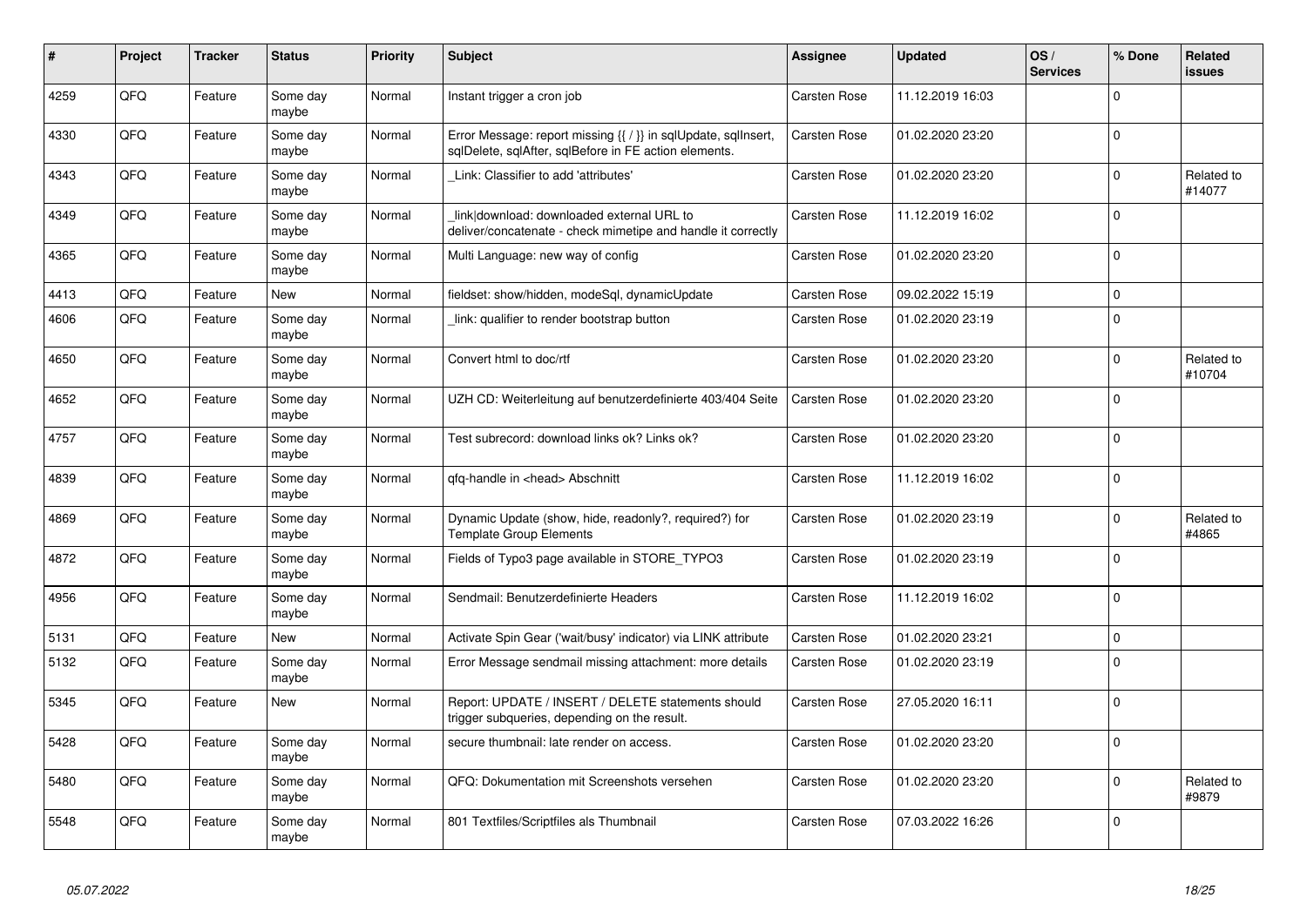| $\sharp$ | Project | <b>Tracker</b> | <b>Status</b>     | <b>Priority</b> | <b>Subject</b>                                                                                        | Assignee     | <b>Updated</b>   | OS/<br><b>Services</b> | % Done      | Related<br><b>issues</b>                    |
|----------|---------|----------------|-------------------|-----------------|-------------------------------------------------------------------------------------------------------|--------------|------------------|------------------------|-------------|---------------------------------------------|
| 5579     | QFQ     | Feature        | Some day<br>maybe | Normal          | Enhance Doc / Presentation: variable type 'link column type'                                          | Carsten Rose | 01.02.2020 23:19 |                        | $\mathbf 0$ |                                             |
| 5665     | QFQ     | Feature        | Some day<br>maybe | Normal          | Versuch das '{{!' nicht mehr noetig ist.                                                              | Carsten Rose | 01.02.2020 23:20 |                        | $\mathbf 0$ | Related to<br>#7432,<br>Related to<br>#7434 |
| 5695     | QFQ     | Feature        | In Progress       | Normal          | Multiform                                                                                             | Carsten Rose | 02.01.2021 18:38 |                        | $\mathbf 0$ |                                             |
| 5715     | QFQ     | Feature        | New               | High            | PDF Caching                                                                                           | Carsten Rose | 03.05.2021 21:14 |                        | $\mathbf 0$ | Related to<br>#5851,<br>Related to<br>#6357 |
| 5782     | QFQ     | Feature        | New               | Normal          | NextCloud API                                                                                         | Carsten Rose | 01.02.2020 10:02 |                        | $\mathsf 0$ |                                             |
| 5852     | QFQ     | Feature        | Some day<br>maybe | Normal          | Logging: mail.log / sql.log - im FE anzeigen und via AJAX<br>aktualisieren                            | Carsten Rose | 01.02.2020 23:19 |                        | $\mathbf 0$ | Related to<br>#5885                         |
| 5894     | QFQ     | Feature        | Feedback          | Normal          | Typeahead in Report: show/hide rows dynamically                                                       | Carsten Rose | 18.02.2022 08:50 |                        | $\mathbf 0$ | Related to<br>#5893,<br>Related to<br>#5885 |
| 5942     | QFQ     | Feature        | Priorize          | Normal          | 'L' and 'type': append to links, generate via '_link' by using<br>'u:' .                              | Carsten Rose | 01.02.2020 10:13 |                        | $\mathbf 0$ |                                             |
| 5983     | QFQ     | Feature        | Some day<br>maybe | Normal          | Form Submit (save & update): normalize date/-time FE                                                  | Carsten Rose | 01.02.2020 23:19 |                        | $\mathbf 0$ |                                             |
| 6250     | QFQ     | Feature        | In Progress       | Normal          | Enhance layout: a) Subrecord, b) Subrecord-Title                                                      | Carsten Rose | 01.02.2020 23:22 |                        | $\mathbf 0$ | Related to<br>#5391                         |
| 6261     | QFQ     | Feature        | <b>New</b>        | Normal          | Persistent SIP                                                                                        | Carsten Rose | 12.06.2021 09:07 |                        | $\mathbf 0$ | Related to<br>#10819                        |
| 6289     | QFQ     | Feature        | <b>New</b>        | Normal          | Form: Log                                                                                             | Carsten Rose | 01.02.2020 23:21 |                        | $\mathsf 0$ |                                             |
| 6292     | QFQ     | Feature        | New               | Normal          | Download: File speichern mit Hash aber original Filename in<br>der Datenbank vermerken fuer Downloads | Carsten Rose | 01.02.2020 23:21 |                        | $\mathbf 0$ |                                             |
| 6437     | QFQ     | Feature        | <b>New</b>        | Normal          | Neuer Mode Button bei FormElementen                                                                   | Carsten Rose | 01.02.2020 23:21 |                        | $\mathbf 0$ | Related to<br>#9668.<br>Blocked by<br>#9678 |
| 6594     | QFQ     | Feature        | New               | Normal          | Excel: on download, check if there is a valid sip                                                     | Carsten Rose | 01.02.2020 23:21 |                        | $\mathbf 0$ |                                             |
| 6602     | QFQ     | Feature        | <b>New</b>        | Normal          | Formlet: in Report auf Mausklick ein mini-form oeffnen                                                | Carsten Rose | 11.12.2019 16:16 |                        | $\mathsf 0$ |                                             |
| 6609     | QFQ     | Feature        | New               | Normal          | Formlet: JSON API erweitern                                                                           | Carsten Rose | 01.02.2020 23:21 |                        | 50          |                                             |
| 6715     | QFQ     | Feature        | Some day<br>maybe | Normal          | Code-Refactoring: dbArray vereinheitlichen                                                            | Carsten Rose | 11.12.2019 16:02 |                        | $\Omega$    |                                             |
| 6723     | QFQ     | Feature        | New               | Normal          | Report QFQ Installation and Version                                                                   | Carsten Rose | 12.06.2021 09:07 |                        | $\mathbf 0$ |                                             |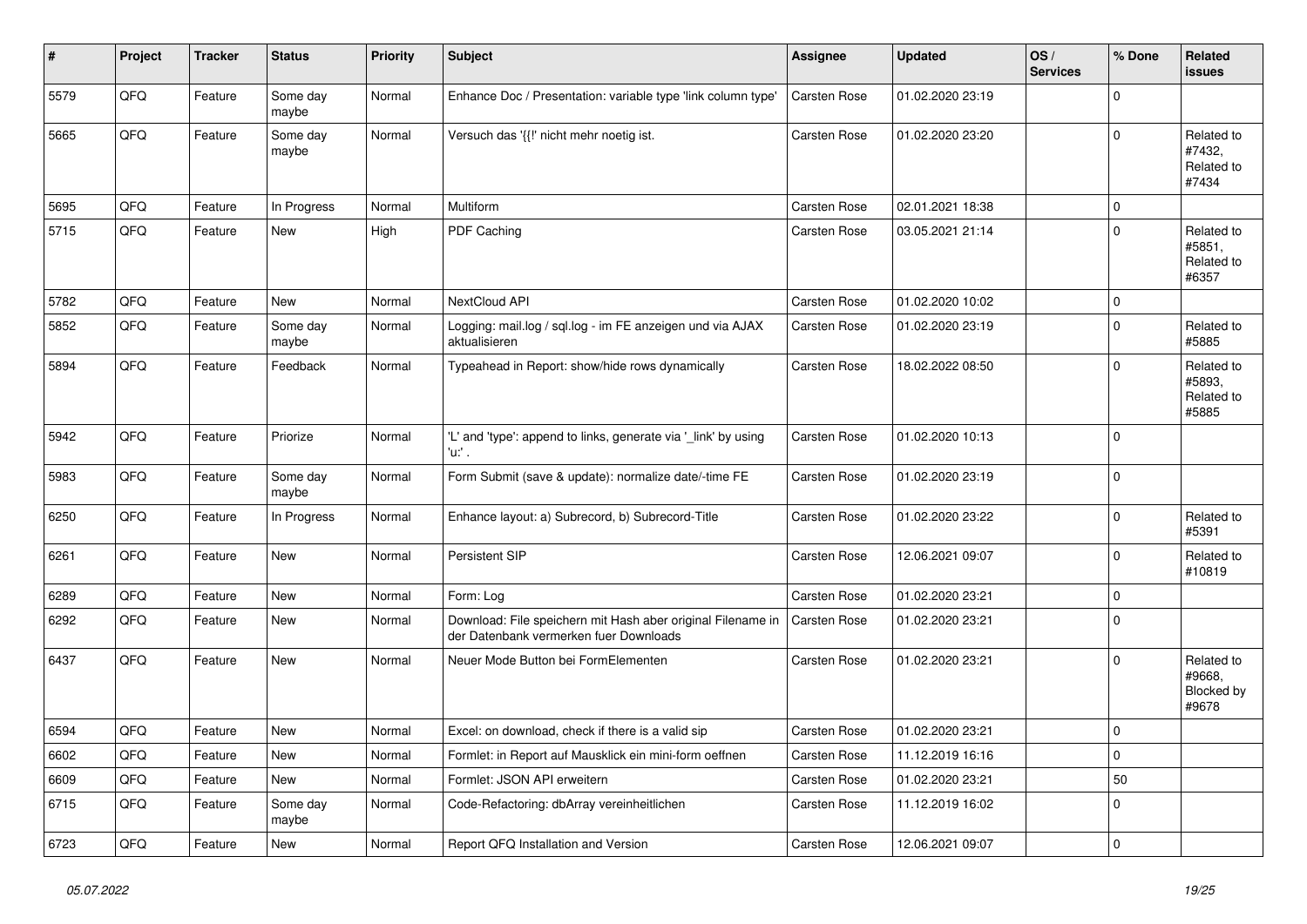| #    | Project | <b>Tracker</b> | <b>Status</b>     | <b>Priority</b> | <b>Subject</b>                                                                                                             | <b>Assignee</b>     | <b>Updated</b>   | OS/<br><b>Services</b> | % Done      | Related<br>issues         |
|------|---------|----------------|-------------------|-----------------|----------------------------------------------------------------------------------------------------------------------------|---------------------|------------------|------------------------|-------------|---------------------------|
| 6765 | QFQ     | Feature        | <b>New</b>        | Normal          | Moeglichkeit via QFQ eigene Logs zu schreiben                                                                              | Carsten Rose        | 01.02.2020 23:21 |                        | $\Omega$    |                           |
| 6855 | QFQ     | Feature        | New               | Normal          | With {{feUser:U}}!={{feUser:T}}: Save / Delete: only possible<br>with {{feUserSave:U}}='yes' and '{{feUserDelete:U}}='yes' | Carsten Rose        | 01.02.2020 23:21 |                        | $\Omega$    |                           |
| 6998 | QFQ     | Feature        | Priorize          | Normal          | Form: with debug=on show column information as tooltip of<br>column label                                                  | <b>Carsten Rose</b> | 01.02.2020 10:13 |                        | $\Omega$    |                           |
| 7099 | QFQ     | Feature        | New               | Normal          | Redesign FormEditor                                                                                                        | Carsten Rose        | 01.02.2020 23:21 |                        | $\Omega$    |                           |
| 7102 | QFQ     | Feature        | New               | Normal          | Comment sign in report: '#' and '--'                                                                                       | Carsten Rose        | 01.02.2020 23:21 |                        | $\mathbf 0$ |                           |
| 7107 | QFQ     | Feature        | Some day<br>maybe | Normal          | Showcase Registration Tool: Anmeldung / Administration :<br>Liste Anmeldungen / Emaileinaldung                             | Carsten Rose        | 11.12.2019 16:01 |                        | $\Omega$    |                           |
| 7109 | QFQ     | Feature        | New               | Normal          | Dynamic Updates: row/element hide                                                                                          | Carsten Rose        | 01.02.2020 23:22 |                        | 0           | Has<br>duplicate<br>#4081 |
| 7119 | QFQ     | Feature        | <b>New</b>        | Normal          | Upload: scaleDownWidth, scaleDownHeight                                                                                    | Carsten Rose        | 01.02.2020 23:21 |                        | 0           |                           |
| 7175 | QFQ     | Feature        | New               | Normal          | Upload: md5 hash as filename                                                                                               | Carsten Rose        | 01.02.2020 23:21 |                        | $\mathbf 0$ |                           |
| 7217 | QFQ     | Feature        | Priorize          | Normal          | Download: notice User if `_sip=?` is missing                                                                               | Carsten Rose        | 01.02.2020 10:13 |                        | $\mathbf 0$ |                           |
| 7239 | QFQ     | Feature        | New               | Normal          | TinyMCE: html tag whitelist                                                                                                | Carsten Rose        | 01.02.2020 23:21 |                        | $\Omega$    | Related to<br>#14320      |
| 7280 | QFQ     | Feature        | New               | Normal          | recently used table                                                                                                        | Carsten Rose        | 01.02.2020 23:21 |                        | $\mathbf 0$ |                           |
| 7290 | QFQ     | Feature        | Priorize          | Normal          | FormEditor: title as textarea if LEN(title)>60                                                                             | Carsten Rose        | 01.02.2020 10:13 |                        | $\Omega$    | Blocked by<br>#7682       |
| 7336 | QFQ     | Feature        | Some day<br>maybe | Normal          | PDF Upload: disallow PDFs with specific Meta information                                                                   | Carsten Rose        | 11.12.2019 16:01 |                        | $\Omega$    |                           |
| 7342 | QFQ     | Feature        | <b>New</b>        | Normal          | add content = hide_this                                                                                                    | <b>Carsten Rose</b> | 01.02.2020 23:21 |                        | 0           |                           |
| 7452 | QFQ     | Feature        | Some day<br>maybe | Normal          | automate deployment new QFQ version                                                                                        | Carsten Rose        | 16.09.2021 15:10 |                        | $\Omega$    |                           |
| 7453 | QFQ     | Feature        | Some day<br>maybe | Normal          | import / export forms QFQ                                                                                                  | Carsten Rose        | 16.09.2021 15:10 |                        | $\Omega$    |                           |
| 7480 | QFQ     | Feature        | New               | Normal          | Record History (Undo / Redo)                                                                                               | Carsten Rose        | 11.12.2019 16:16 |                        | $\Omega$    | Related to<br>#2361       |
| 7481 | QFQ     | Feature        | New               | Normal          | Detect 'BaseUrl' automatically                                                                                             | Carsten Rose        | 01.02.2020 23:21 |                        | $\Omega$    |                           |
| 7519 | QFQ     | Feature        | New               | Normal          | Select: Multi                                                                                                              | Carsten Rose        | 01.02.2020 23:22 |                        | $\Omega$    |                           |
| 7520 | QFQ     | Feature        | New               | Normal          | QR Code:  AS _qr ( AS _link)                                                                                               | Carsten Rose        | 01.02.2020 23:22 |                        | $\mathbf 0$ |                           |
| 7521 | QFQ     | Feature        | New               | Normal          | TemplateGroup: fe.type=upload                                                                                              | Carsten Rose        | 01.02.2020 23:21 |                        | $\mathbf 0$ | Related to<br>#9706       |
| 7522 | QFQ     | Feature        | Priorize          | Normal          | Inserting default index.html to folder (Avoid Apache<br>Indexing)                                                          | Carsten Rose        | 01.02.2020 10:13 |                        | $\mathbf 0$ |                           |
| 7630 | QFQ     | Feature        | Priorize          | Normal          | detailed error message for simple upload                                                                                   | Carsten Rose        | 01.02.2020 10:13 |                        | 0           |                           |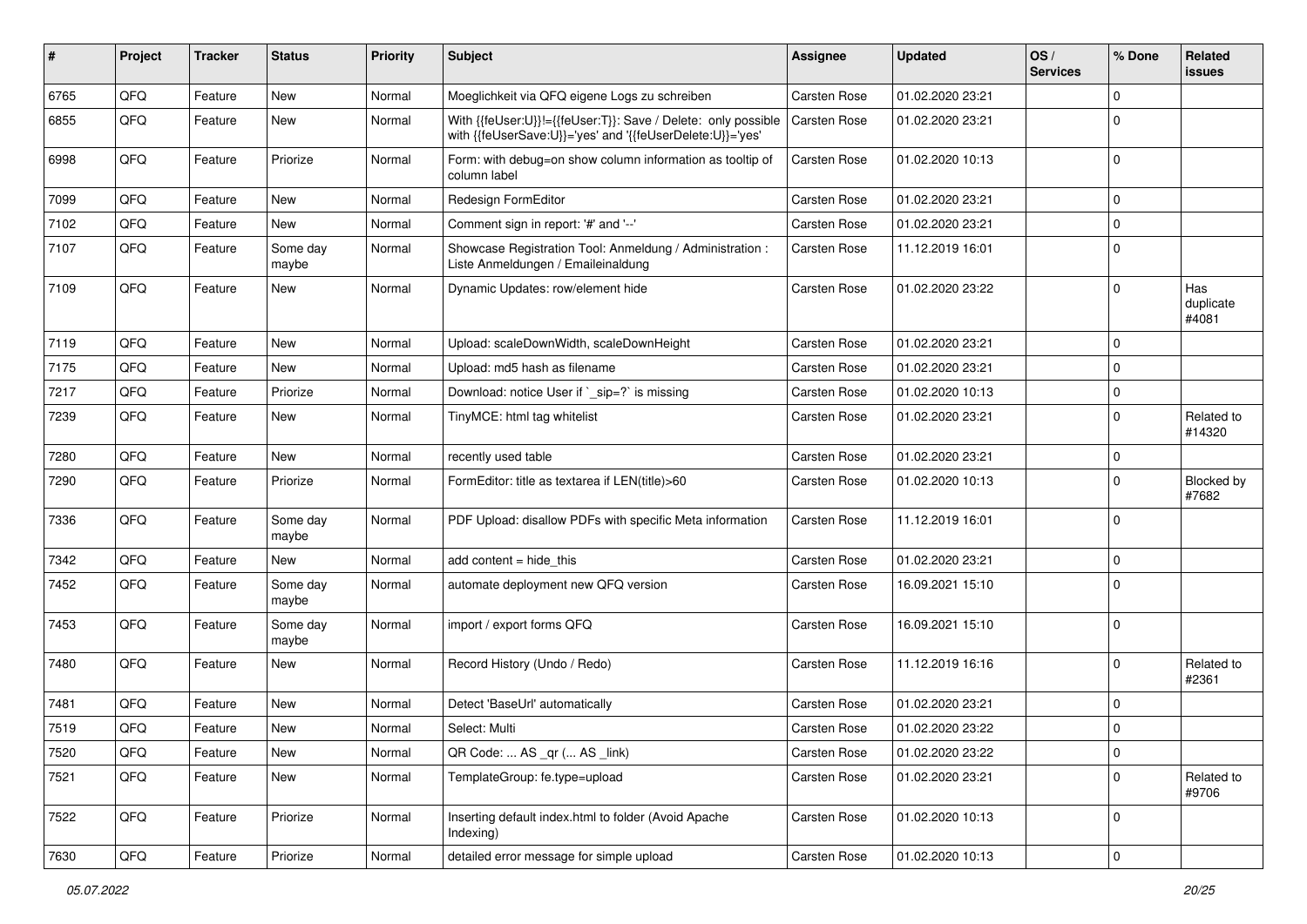| $\vert$ # | Project        | <b>Tracker</b> | <b>Status</b>     | <b>Priority</b> | Subject                                                                                                | <b>Assignee</b> | <b>Updated</b>   | OS/<br><b>Services</b> | % Done      | Related<br>issues                               |
|-----------|----------------|----------------|-------------------|-----------------|--------------------------------------------------------------------------------------------------------|-----------------|------------------|------------------------|-------------|-------------------------------------------------|
| 7660      | QFQ            | Feature        | New               | Normal          | IMAP: import mails to DB, move / delete mails                                                          | Carsten Rose    | 01.02.2020 09:52 |                        | $\Omega$    |                                                 |
| 7681      | QFQ            | Feature        | New               | Normal          | Optional switch off 'check for modified record'                                                        | Carsten Rose    | 01.02.2020 23:21 |                        | $\mathbf 0$ |                                                 |
| 7683      | QFQ            | Feature        | New               | Normal          | Special column names in '{{ SELECT  AS _link }}' should<br>be detected                                 | Carsten Rose    | 01.02.2020 23:21 |                        | $\Omega$    |                                                 |
| 7812      | QFQ            | Feature        | New               | Normal          | FE 'Subrecord' - new option 'subrecordShowFilter',<br>'subrecordPaging'                                | Carsten Rose    | 01.02.2020 23:22 |                        | $\Omega$    |                                                 |
| 7850      | QFQ            | Feature        | <b>New</b>        | High            | Upload records: non 'pathFileName' column                                                              | Carsten Rose    | 03.05.2021 21:14 |                        | $\mathbf 0$ |                                                 |
| 7920      | QFQ            | Feature        | New               | Normal          | FE: Syntax Highlight, Zeinlenumbruch                                                                   | Carsten Rose    | 01.02.2020 10:03 |                        | $\Omega$    |                                                 |
| 7924      | QFQ            | Feature        | New               | Normal          | Radio/Checkbox with Tooltip                                                                            | Carsten Rose    | 01.02.2020 23:22 |                        | $\Omega$    |                                                 |
| 8034      | QFQ            | Feature        | Priorize          | Normal          | FormElement 'data': 22.22.2222 should not be accepted                                                  | Carsten Rose    | 01.02.2020 10:13 |                        | $\mathbf 0$ |                                                 |
| 8044      | QFQ            | Feature        | Priorize          | Normal          | Transaction: a) Form, b) Report                                                                        | Carsten Rose    | 05.05.2021 22:14 |                        | $\Omega$    | Related to<br>#8043                             |
| 8082      | QFQ            | Feature        | Priorize          | High            | Contact form without saving record                                                                     | Carsten Rose    | 07.12.2021 15:20 |                        | $\Omega$    | Related to<br>#8587,<br><b>Blocks</b><br>#11850 |
| 8089      | QFQ            | Feature        | New               | Normal          | Copy/Paste for FormElements                                                                            | Carsten Rose    | 01.02.2020 23:22 |                        | $\mathbf 0$ |                                                 |
| 8101      | QFQ            | Feature        | Some day<br>maybe | Normal          | Password hash: support further hashing methods                                                         | Carsten Rose    | 16.09.2021 15:10 |                        | $\Omega$    |                                                 |
| 8187      | QFQ            | Feature        | New               | Normal          | Subrecord: enable/hide new button - make new/edit/delete<br>customizeable.                             | Carsten Rose    | 06.03.2021 18:44 |                        | $\Omega$    | Related to<br>#11326                            |
| 8204      | QFQ            | Feature        | Priorize          | High            | Position 'required mark'                                                                               | Carsten Rose    | 16.06.2021 13:44 |                        | $\mathbf 0$ |                                                 |
| 8217      | QFQ            | Feature        | New               | Normal          | if-elseif-else construct                                                                               | Carsten Rose    | 16.03.2021 18:41 |                        | $\Omega$    | Related to<br>#10716                            |
| 8277      | QFQ            | Feature        | Priorize          | Normal          | fe.parameter.default=                                                                                  | Carsten Rose    | 01.02.2020 23:17 |                        | $\Omega$    | Related to<br>#8113                             |
| 8336      | QFQ            | Feature        | New               | Normal          | Form > modified > Close New: a) Optional disable popup, b)<br>custom text, c) mode on save: close stay | Carsten Rose    | 01.02.2020 23:22 |                        | $\Omega$    | Related to<br>#8335                             |
| 8520      | QFQ            | Feature        | Some day<br>maybe | Normal          | Bring QFQ to Composer                                                                                  | Carsten Rose    | 16.09.2021 15:10 |                        | $\Omega$    |                                                 |
| 8584      | QFQ            | Feature        | Priorize          | Normal          | FE 'Action' - never assign to Container (except Template<br>Group)                                     | Carsten Rose    | 01.02.2020 10:13 |                        | $\Omega$    |                                                 |
| 8585      | QFQ            | Feature        | Priorize          | Normal          | Enhance Error message for 'unknown form'                                                               | Carsten Rose    | 01.02.2020 10:13 |                        | $\mathbf 0$ |                                                 |
| 8586      | QFQ            | Feature        | Some day<br>maybe | Normal          | QFQ: Enhance Error message for 'record not found'                                                      | Carsten Rose    | 16.09.2021 15:10 |                        | $\mathbf 0$ |                                                 |
| 8702      | QFQ            | Feature        | New               | Normal          | Load Record which is locked: missing user info                                                         | Carsten Rose    | 11.12.2019 16:16 |                        | $\mathbf 0$ | Related to<br>#9789                             |
| 8719      | $\mathsf{QFQ}$ | Feature        | New               | Normal          | extraButtonLock: add support for 0/1                                                                   | Carsten Rose    | 01.02.2020 23:22 |                        | $\mathbf 0$ |                                                 |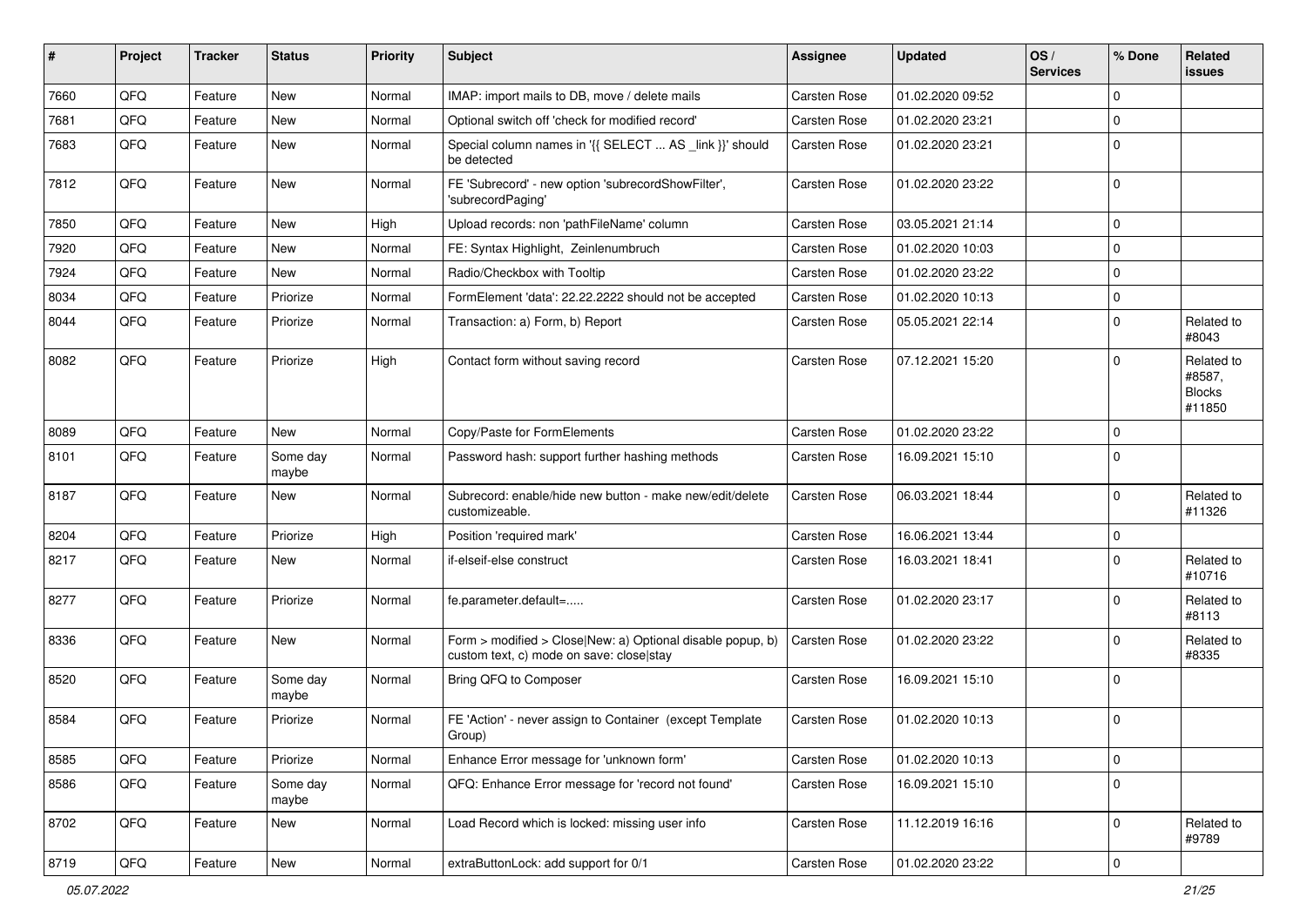| #    | Project | <b>Tracker</b> | <b>Status</b>     | <b>Priority</b> | Subject                                                                         | <b>Assignee</b> | <b>Updated</b>   | OS/<br><b>Services</b> | % Done      | Related<br><b>issues</b>                                             |
|------|---------|----------------|-------------------|-----------------|---------------------------------------------------------------------------------|-----------------|------------------|------------------------|-------------|----------------------------------------------------------------------|
| 8806 | QFQ     | Feature        | New               | Normal          | SQL Function nl2br                                                              | Carsten Rose    | 01.02.2020 23:22 |                        | $\mathbf 0$ |                                                                      |
| 8892 | QFQ     | Feature        | Some day<br>maybe | Normal          | Display and Edit SQL Comments in Form Editor                                    | Carsten Rose    | 11.12.2019 16:01 |                        | $\mathbf 0$ |                                                                      |
| 8894 | QFQ     | Feature        | Some day<br>maybe | Normal          | Documentation Tags Usable in QFQ Application                                    | Carsten Rose    | 11.12.2019 16:01 |                        | $\mathbf 0$ |                                                                      |
| 8962 | QFQ     | Feature        | New               | High            | allow for form fields with identical names                                      | Carsten Rose    | 03.05.2021 21:14 |                        | $\mathsf 0$ |                                                                      |
| 8963 | QFQ     | Feature        | Priorize          | Normal          | Setting values in a store: flexible way                                         | Carsten Rose    | 05.05.2021 22:10 |                        | $\mathbf 0$ | Related to<br>#8975                                                  |
| 8975 | QFQ     | Feature        | New               | Normal          | Report Notation: 2.0                                                            | Carsten Rose    | 01.02.2020 23:22 |                        | $\mathbf 0$ | Related to<br>#8963                                                  |
| 9128 | QFQ     | Feature        | New               | Normal          | Error Message: not replaced variables- a) replace back to<br>'{{', b) underline | Carsten Rose    | 01.02.2020 23:22 |                        | $\mathbf 0$ | Related to<br>#9129                                                  |
| 9129 | QFQ     | Feature        | New               | Normal          | sqlValidate: Message as notification, not as error                              | Carsten Rose    | 01.02.2020 23:22 |                        | $\mathbf 0$ | Related to<br>#9128                                                  |
| 9136 | QFQ     | Feature        | <b>New</b>        | Normal          | Create ZIP files with dynamic PDFs                                              | Carsten Rose    | 01.02.2020 23:22 |                        | $\mathbf 0$ |                                                                      |
| 9208 | QFQ     | Feature        | New               | Normal          | Manage 'recent' records                                                         | Carsten Rose    | 01.02.2020 23:22 |                        | $\mathbf 0$ |                                                                      |
| 9221 | QFQ     | Feature        | New               | Normal          | typeAhead: Zeichenlimite ausschalten                                            | Carsten Rose    | 29.06.2022 22:36 |                        | $\mathbf 0$ |                                                                      |
| 9346 | QFQ     | Feature        | Priorize          | Normal          | beforeSave: check if an upload is given                                         | Carsten Rose    | 11.06.2021 21:18 |                        | $\mathbf 0$ |                                                                      |
| 9348 | QFQ     | Feature        | New               | Normal          | defaultThumbnailSize: pre render thumbnails                                     | Carsten Rose    | 12.06.2021 09:05 |                        | $\mathbf 0$ |                                                                      |
| 9352 | QFQ     | Feature        | New               | Normal          | FE 'Native' fire slaveld, sqlAfter, sqlIns                                      | Carsten Rose    | 01.02.2020 23:22 |                        | $\mathbf 0$ |                                                                      |
| 9394 | QFQ     | Feature        | Priorize          | Normal          | REST: allow for non numerical ids in get requests                               | Carsten Rose    | 05.05.2021 22:10 |                        | $\mathbf 0$ |                                                                      |
| 9517 | QFQ     | Feature        | In Progress       | High            | Input multiple tags with typeahead                                              | Carsten Rose    | 03.05.2021 21:14 |                        | 40          | Related to<br>#10150                                                 |
| 9537 | QFQ     | Feature        | New               | Normal          | FormEditor: Edit fieldset in FrontEnd                                           | Carsten Rose    | 01.02.2020 23:22 |                        | $\mathbf 0$ |                                                                      |
| 9579 | QFQ     | Feature        | Some day<br>maybe | Normal          | Multiform with Process Row                                                      | Carsten Rose    | 11.12.2019 16:01 |                        | $\mathbf 0$ |                                                                      |
| 9602 | QFQ     | Feature        | New               | Normal          | Form definition as JSON                                                         | Carsten Rose    | 01.02.2020 23:21 |                        | $\mathbf 0$ | Related to<br>#9600                                                  |
| 9668 | QFQ     | Feature        | Priorize          | Normal          | Form.mode: rename 'hidden' to 'hide'                                            | Carsten Rose    | 05.05.2021 22:14 |                        | $\mathbf 0$ | Related to<br>#6437                                                  |
| 9704 | QFG     | Feature        | Some day<br>maybe | Normal          | Thumbnails Generieren beim Splitten von PDF Files                               | Carsten Rose    | 11.12.2019 16:01 |                        | $\Omega$    |                                                                      |
| 9706 | QFQ     | Feature        | New               | Normal          | Multi File Upload (hidden template group)                                       | Carsten Rose    | 01.02.2020 23:22 |                        | $\mathbf 0$ | Related to<br>#7521,<br>Related to<br>#5562,<br>Related to<br>#13330 |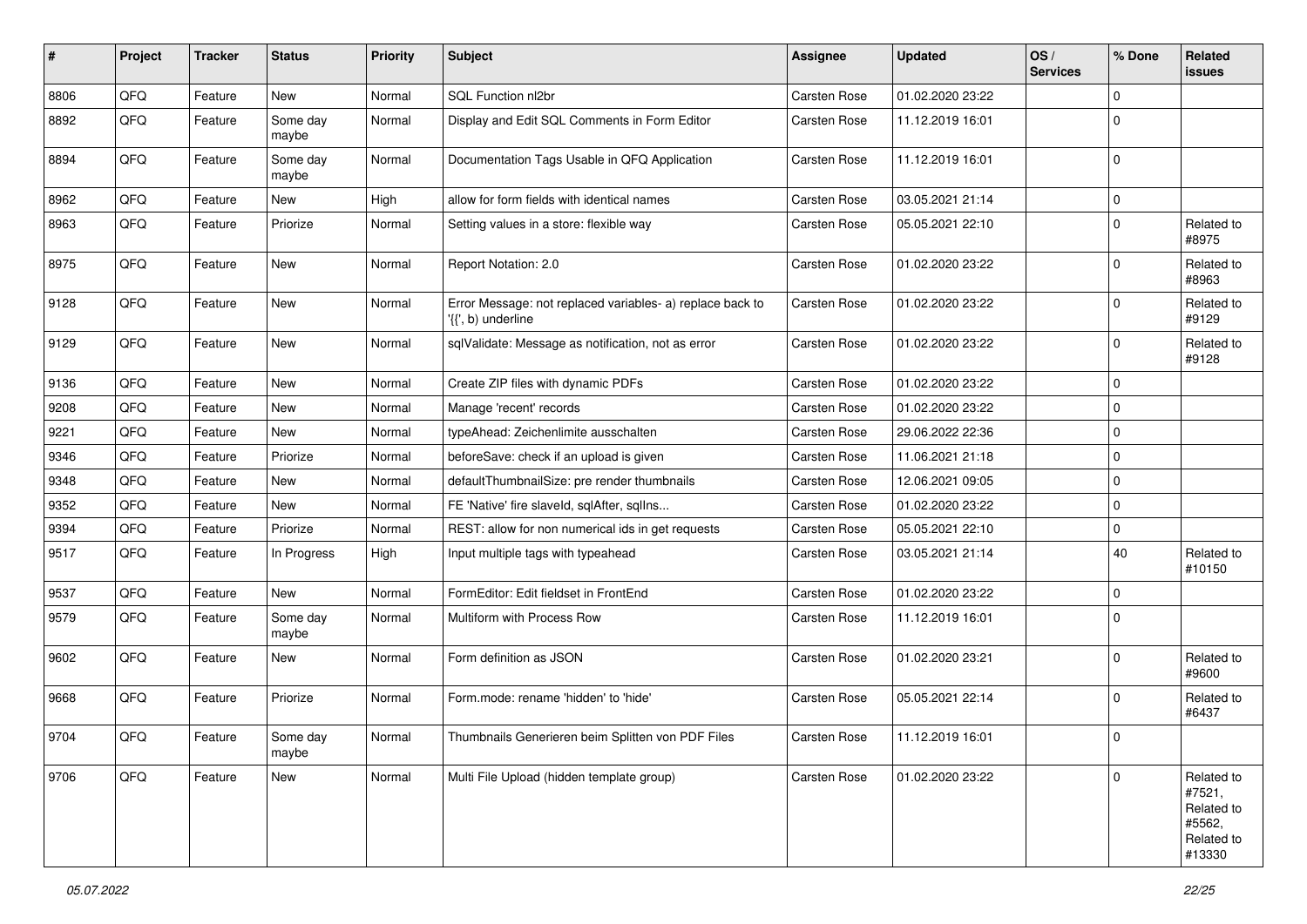| $\vert$ # | Project | <b>Tracker</b> | <b>Status</b>     | <b>Priority</b> | <b>Subject</b>                                                                                                                        | <b>Assignee</b>     | <b>Updated</b>   | OS/<br><b>Services</b> | % Done      | Related<br><b>issues</b>                                               |
|-----------|---------|----------------|-------------------|-----------------|---------------------------------------------------------------------------------------------------------------------------------------|---------------------|------------------|------------------------|-------------|------------------------------------------------------------------------|
| 9707      | QFQ     | Feature        | <b>New</b>        | Normal          | SIP security: encode pageld and check pageld on decode                                                                                | Carsten Rose        | 01.02.2020 23:22 |                        | $\Omega$    |                                                                        |
| 9777      | QFQ     | Feature        | New               | Normal          | Logging QFQ Variables                                                                                                                 | Carsten Rose        | 16.12.2019 17:17 |                        | $\Omega$    |                                                                        |
| 9781      | QFQ     | Feature        | <b>New</b>        | Normal          | Button: CSS class to make buttons smaller                                                                                             | Carsten Rose        | 01.02.2020 23:22 |                        | $\mathbf 0$ |                                                                        |
| 9811      | QFQ     | Feature        | <b>New</b>        | Normal          | Report: tag every n'th row                                                                                                            | Carsten Rose        | 01.02.2020 23:22 |                        | $\mathbf 0$ |                                                                        |
| 9900      | QFQ     | Feature        | Priorize          | Normal          | Generic API Call: tt-content record >> JSON                                                                                           | Carsten Rose        | 01.02.2020 10:13 |                        | $\mathbf 0$ |                                                                        |
| 9927      | QFQ     | Feature        | New               | Normal          | QFQ Update: a) Update nur machen wenn BE User<br>eingeloggt ist., b) Bei Fehler genaue Meldung welcher<br>Updateschritt Probleme hat. | Carsten Rose        | 22.01.2020 12:59 |                        | $\mathbf 0$ |                                                                        |
| 9928      | QFQ     | Feature        | Priorize          | Normal          | SpecialColumnName: a) Deprecated: ' AS "_+tag " ', b)<br>New: ' AS " <tag1><tag2>"</tag2></tag1>                                      | Carsten Rose        | 01.02.2020 23:17 |                        | $\Omega$    | Related to<br>#9929                                                    |
| 9968      | QFQ     | Feature        | Priorize          | Normal          | Tooltip in Links for Developer                                                                                                        | Carsten Rose        | 01.02.2020 23:17 |                        | $\mathbf 0$ |                                                                        |
| 9983      | QFQ     | Feature        | New               | Normal          | Report Notation: new keyword 'range'                                                                                                  | Carsten Rose        | 01.02.2020 15:55 |                        | $\Omega$    |                                                                        |
| 10005     | QFQ     | Feature        | Priorize          | Normal          | Report / special column name:  AS _calendar                                                                                           | Carsten Rose        | 03.06.2020 17:28 |                        | $\mathbf 0$ |                                                                        |
| 10011     | QFQ     | Feature        | Priorize          | Normal          | Offer new STORE_TYPO3 Variable 'beUser', 'beEmail'                                                                                    | <b>Carsten Rose</b> | 08.05.2021 09:51 |                        | $\Omega$    | Related to<br>#10012,<br>Related to<br>#12511                          |
| 10012     | QFQ     | Feature        | Priorize          | Normal          | redirectAllMailTo: {{beEmail:T}}                                                                                                      | Carsten Rose        | 08.05.2021 09:54 |                        | $\Omega$    | Related to<br>#12412,<br>Related to<br>#12413,<br>Related to<br>#10011 |
| 10013     | QFQ     | Feature        | Some day<br>maybe | Normal          | FE.typ=editor: CodeMirror                                                                                                             | Carsten Rose        | 08.06.2022 10:37 |                        | $\Omega$    | Related to<br>#12611,<br>Related to<br>#12490,<br>Related to<br>#7732  |
| 10014     | QFQ     | Feature        | <b>New</b>        | Normal          | Manual.rst: describe behaviour and process order of<br>fillStoreVar, slaveId, sqlBefore,                                              | Carsten Rose        | 01.02.2020 22:31 |                        | $\Omega$    |                                                                        |
| 10015     | QFQ     | Feature        | Priorize          | Normal          | Monospace in Textarea                                                                                                                 | Carsten Rose        | 03.02.2020 13:40 |                        | $\mathbf 0$ |                                                                        |
| 10080     | QFQ     | Feature        | New               | Normal          | Popup on 'save' / 'close': configure dialog (answer<br>yes/no/cancle/)                                                                | Carsten Rose        | 28.03.2021 20:52 |                        | $\mathbf 0$ | Is duplicate<br>of #12262                                              |
| 10095     | QFQ     | Feature        | Some day<br>maybe | Normal          | Generic Gitlab Integration into QFQ                                                                                                   | Carsten Rose        | 16.09.2021 15:10 |                        | $\Omega$    |                                                                        |
| 10115     | QFQ     | Feature        | New               | Normal          | TypeAhead: static list                                                                                                                | Carsten Rose        | 26.02.2020 16:42 |                        | 100         |                                                                        |
| 10116     | QFQ     | Feature        | Some day<br>maybe | Normal          | TypeAhead: Tag - show inside 'input' element                                                                                          | Carsten Rose        | 16.09.2021 15:09 |                        | $\Omega$    |                                                                        |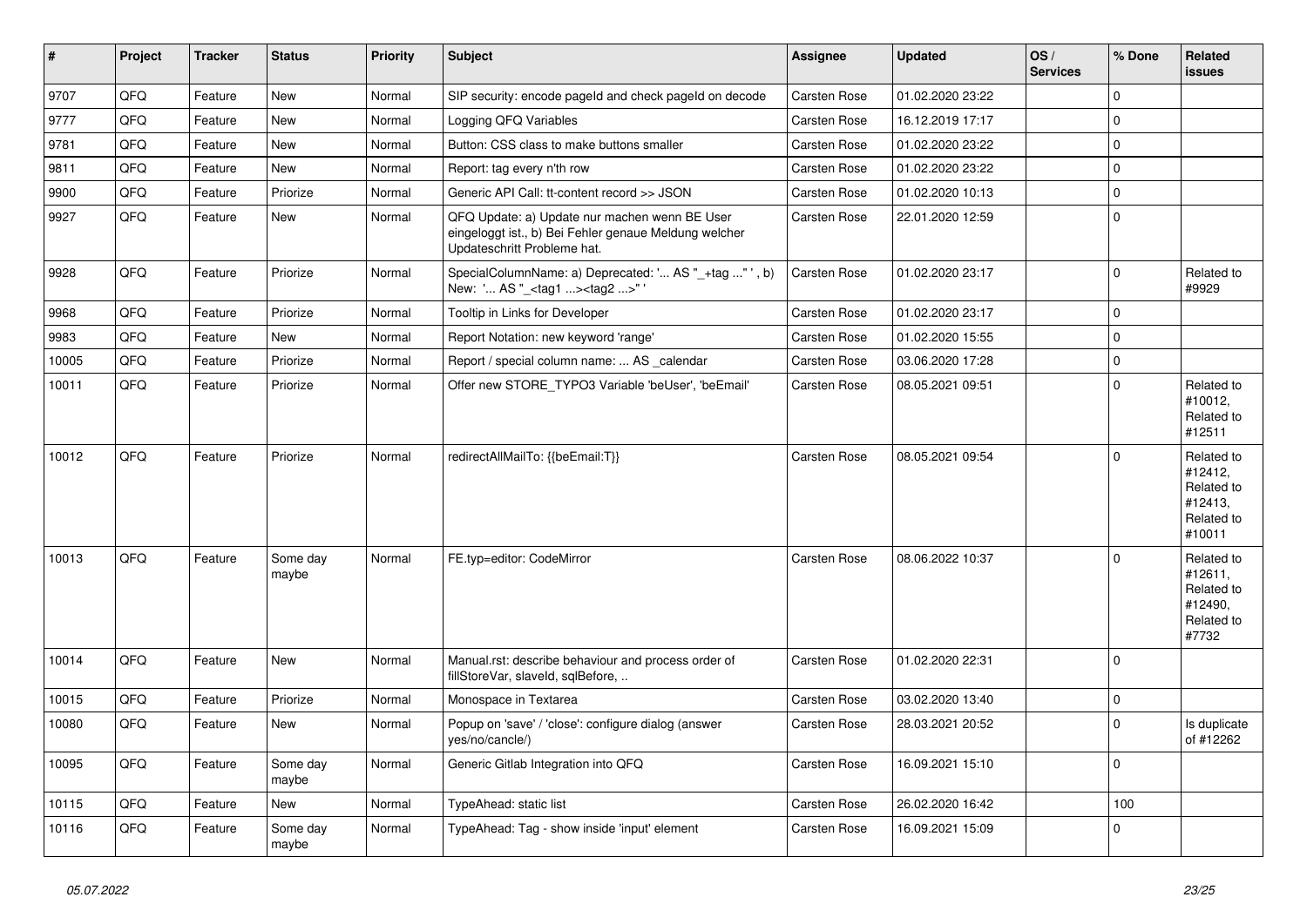| #     | Project | <b>Tracker</b> | <b>Status</b>     | <b>Priority</b> | <b>Subject</b>                                                       | Assignee     | <b>Updated</b>   | OS/<br><b>Services</b> | % Done      | Related<br><b>issues</b>                     |
|-------|---------|----------------|-------------------|-----------------|----------------------------------------------------------------------|--------------|------------------|------------------------|-------------|----------------------------------------------|
| 10119 | QFQ     | Feature        | <b>New</b>        | Normal          | Dropdown (selectlist) & TypeAhead: format and catagorize<br>list     | Carsten Rose | 07.05.2020 09:36 |                        | $\mathbf 0$ |                                              |
| 10443 | QFQ     | Feature        | In Progress       | Normal          | Konzept_api / _live                                                  | Carsten Rose | 07.05.2020 09:39 |                        | $\mathbf 0$ |                                              |
| 10593 | QFQ     | Feature        | New               | Normal          | label2: text behind input element                                    | Carsten Rose | 16.05.2020 10:57 |                        | $\mathbf 0$ |                                              |
| 10714 | QFQ     | Feature        | <b>New</b>        | Normal          | multi Table Form                                                     | Carsten Rose | 16.03.2021 18:44 |                        | $\mathbf 0$ |                                              |
| 10716 | QFQ     | Feature        | Some day<br>maybe | Normal          | Business Logic mit Externen Skripten                                 | Carsten Rose | 16.09.2021 15:10 |                        | $\Omega$    | Related to<br>#10713,<br>Related to<br>#8217 |
| 10745 | QFQ     | Feature        | Some day<br>maybe | Normal          | Tablesorter Excel Export                                             | Carsten Rose | 16.09.2021 15:09 |                        | $\mathbf 0$ |                                              |
| 10793 | QFQ     | Feature        | In Progress       | Normal          | Update NPM Packages                                                  | Carsten Rose | 07.09.2021 13:25 |                        | 30          |                                              |
| 10819 | QFQ     | Feature        | <b>New</b>        | Normal          | Persistent SIP - second try                                          | Carsten Rose | 29.06.2020 23:02 |                        | $\mathbf 0$ | Related to<br>#6261                          |
| 10976 | QFQ     | Feature        | <b>New</b>        | Normal          | Excel Export Verbesserungen                                          | Carsten Rose | 06.08.2020 10:56 |                        | $\mathbf 0$ |                                              |
| 10979 | QFQ     | Feature        | New               | Normal          | Ajax Calls an API - dataReport                                       | Carsten Rose | 11.05.2022 12:15 |                        | $\mathbf 0$ |                                              |
| 10996 | QFQ     | Feature        | <b>New</b>        | Normal          | Download video via sip: no seek                                      | Carsten Rose | 12.08.2020 14:18 |                        | $\mathbf 0$ |                                              |
| 11036 | QFQ     | Feature        | Some day<br>maybe | Normal          | inline report editor permissions                                     | Carsten Rose | 16.09.2021 15:09 |                        | $\mathsf 0$ | Related to<br>#11323                         |
| 11076 | QFQ     | Feature        | In Progress       | Normal          | SELECT  AS _websocket                                                | Carsten Rose | 30.08.2020 17:49 |                        | $\mathbf 0$ | Related to<br>#13354                         |
| 11080 | QFQ     | Feature        | New               | Normal          | Send MQTT messages                                                   | Carsten Rose | 29.08.2020 19:49 |                        | $\mathsf 0$ |                                              |
| 11217 | QFQ     | Feature        | Some day<br>maybe | Normal          | <b>Extend Script Functionality</b>                                   | Carsten Rose | 16.09.2021 15:10 |                        | $\mathbf 0$ |                                              |
| 11320 | QFQ     | Feature        | Priorize          | Normal          | Typo3 Version 10 support                                             | Carsten Rose | 05.05.2021 22:09 |                        | $\mathbf 0$ |                                              |
| 11322 | QFQ     | Feature        | Some day<br>maybe | Normal          | Form Element JSON - (multiline parameter field)                      | Carsten Rose | 16.09.2021 15:10 |                        | $\pmb{0}$   |                                              |
| 11323 | QFQ     | Feature        | Some day<br>maybe | Normal          | Report Frontend Editor Modal + Codemirror                            | Carsten Rose | 16.09.2021 15:10 |                        | $\mathbf 0$ | Related to<br>#11036                         |
| 11460 | QFQ     | Feature        | New               | Normal          | Easier creation of changelog: gitchangelog                           | Carsten Rose | 12.06.2021 10:20 |                        | $\mathbf 0$ | Related to<br>#13467                         |
| 11504 | QFQ     | Feature        | <b>New</b>        | Normal          | Dynamic Update: Button text update for 'Save',' Close' &<br>'Delete' | Carsten Rose | 12.11.2020 23:44 |                        | $\mathbf 0$ |                                              |
| 11516 | QFQ     | Feature        | New               | Normal          | Multi Page Form (Previous/Next Buttons)                              | Carsten Rose | 16.03.2021 17:52 |                        | $\mathsf 0$ |                                              |
| 11523 | QFQ     | Feature        | New               | Normal          | Mit dynamic Update erkennen, ob Upload gemacht wurde                 | Carsten Rose | 13.11.2020 15:07 |                        | $\mathbf 0$ | Related to<br>#9533                          |